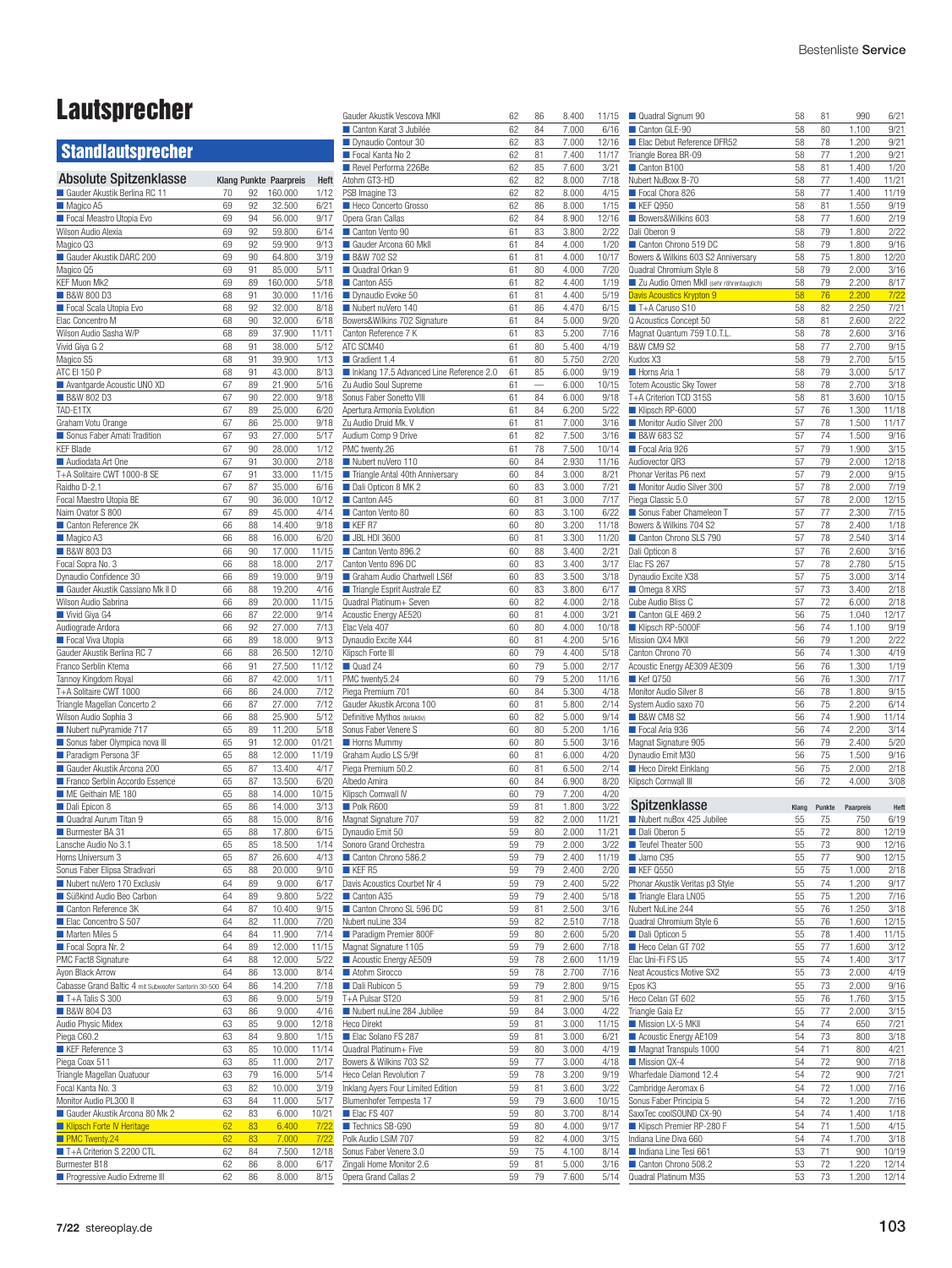| Neat Acoustics lota Alpha | 53 | 72 | 1.800 | 7/17  |
|---------------------------|----|----|-------|-------|
| Suesskind Phänomen        | 53 | 71 | 1.800 | 7/17  |
| Audium Comp 5             | 53 | 71 | 2.000 | 4/08  |
| Indiana Line Tesi 561     | 52 | 70 | 650   | 10/19 |
| Jamo Concert C97          | 52 | 70 | 1.200 | 12/14 |
| <b>B&amp;W 684 S2</b>     | 51 | 70 | 1.040 | 5/14  |
| Nubert nuBox 513          | 50 | 70 | 840   | 12/14 |
| Focal Chora 806           | 49 | 71 | 600   | 3/20  |
| Elac Debut F5             | 49 | 66 | 760   | 1/16  |
| Cambridge MX-80           | 48 | 69 | 490   | 01/21 |
| Teufel Ultima 40 Mk3      | 48 | 68 | 500   | 1/19  |
| PSB Imagine 1XT           | 47 | 65 | 900   | 10/14 |
|                           |    |    |       |       |

## Kompaktlautsprecher

| <b>Absolute Spitzenklasse</b>           | Klang | Punkte | Paarpreis | Heft  |
|-----------------------------------------|-------|--------|-----------|-------|
| Gauder Akustik DARC 40 Diamant          | 64    | 87     | 24.000    | 11/21 |
| Magico A1                               | 63    | 88     | 11.500    | 11/21 |
| Yamaha NS-5000                          | 62    | 81     | 15.000    | 5/18  |
| Spendor Classic 100                     | 61    | 79     | 11.000    | 4/21  |
| Graham Audio LS5/5                      | 61    | 81     | 12.000    | 4/21  |
| Sonus Faber Guarneri Tradition          | 61    | 86     | 15.000    | 5/18  |
| <b>JBL L100 Classic</b>                 | 60    | 80     | 4.200     | 7/19  |
| Yamaha NS-3000                          | 60    | 83     | 8.200     | 10/20 |
| KEF Reference 1 Meta                    | 60    | 83     | 9.000     | 6/22  |
| TAD Micro Evolution One                 | 60    | 81     | 13.000    | 8/17  |
| Wharfedale Elysian 2                    | 59    | 82     | 5.000     | 6/20  |
| Focal Kanta No. 1                       | 59    | 82     | 5.000     | 11/19 |
| Heco Bella Donna                        | 59    | 82     | 5.000     | 3/22  |
| <b>B&amp;W 805 D3</b>                   | 59    | 81     | 6.000     | 2/16  |
| Focal Sopra Nr. 1 (Preis inkl. Ständer) | 59    | 83     | 8.000     | 8/15  |
| Gauder Akustik Berlina RC3              | 59    | 82     | 9.000     | 6/15  |
| Audiodata Art Two                       | 59    | 83     | 10.860    | 11/19 |
| Wilson Audio Duette                     | 59    | 82     | 12.750    | 7/06  |
| <b>JBL L82 Classic</b>                  | 58    | 79     | 2.200     | 4/21  |
| Bowers & Wilkins 705 Signature          | 58    | 80     | 3.000     | 10/20 |
| Dynaudio Special Forty                  | 58    | 79     | 3.000     | 5/18  |
| Elac Adante AS-61                       | 58    | 77     | 3.000     | 4/18  |
| Triangle Signature Theta                | 58    | 80     | 3.200     | 3/16  |
| Wharfedale Elysian 1                    | 58    | 81     | 3.800     | 4/22  |
| Zingali Zero 6M                         | 58    | 80     | 4.000     | 4/22  |
| Harbeth Super HL5 plus                  | 58    | 80     | 4.200     | 4/15  |
| Cabasse Murano                          | 58    | 79     | 4.500     | 2/16  |
| KEF Reference 1                         | 58    | 81     | 7.000     | 8/15  |
| Nubert nuVero 60                        | 57    | 81     | 1.490     | 8/15  |
| Fyne Audio F500SP                       | 57    | 81     | 1.600     | 4/22  |
| ■ Elac BS 244.3                         | 57    | 79     | 1.600     | 2/16  |
| Monitor Audio Gold 100                  | 57    | 77     | 1.850     | 1/20  |
| Quadral Aurum Galan 9                   | 57    | 81     | 2.000     | 12/16 |
| Sonus Faber Sonetto II                  | 57    | 78     | 2.000     | 11/18 |
| Bowers & Wilkins 705 S2                 | 57    | 74     | 2.200     | 1/18  |
| Suesskind Argenta Nuovo                 | 57    | 77     | 2.400     | 4/15  |
| Canton Reference 9K                     | 57    | 80     | 2.600     | 11/15 |
| Bryston Mini T                          | 57    | 78     | 3.300     | 8/15  |
| Harbeth M30.1                           | 57    | 77     | 3.350     | 4/20  |
| Canton A 45 BS                          | 56    | 77     | 1.300     | 1/18  |
| <b>B&amp;W 706 S2</b>                   | 56    | 74     | 1.400     | 11/17 |
| Triangle Comète 40th Anniversary        | 56    | 79     | 1.500     | 6/21  |
| Jamo Concert C 103                      | 56    | 77     | 1.500     | 2/16  |
| KEF R3                                  | 56    | 78     | 1.600     | 12/18 |
| Amphion Argon 3                         | 56    | 77     | 2.000     | 10/15 |
| Graham LS 5/9                           | 56    | 75     | 3.800     | 4/15  |
|                                         |       |        |           |       |

| Spitzenklasse                       | Klang | Punkte | Paarpreis | Heft  |
|-------------------------------------|-------|--------|-----------|-------|
| Wharfedale Anniversary Linton       | 55    | 75     | 1.000     | 4/20  |
| Triangle Esprit Comète Ez           | 55    | 76     | 1.200     | 10/18 |
| <b>Totem Skv</b>                    | 55    | 75     | 2.200     | 7/17  |
| Dynaudio Excite X18                 | 54    | 77     | 1.400     | 2/16  |
| Graham I S3/5                       | 54    | 73     | 2.250     | 3/16  |
| KEF LS 50 Meta                      | 53    | 74     | 1.200     | 01/21 |
| Canton Vento 836                    | 53    | 75     | 1.300     | 2/16  |
| <b>B&amp;W CM5 S2</b>               | 53    | 73     | 1.300     | 12/14 |
| Elac BS 263                         | 52    | 70     | 1.450     | 12/14 |
| System Audio Mantra 5               | 52    | 71     | 1.500     | 1/18  |
| Nubert nuJubilee 45                 | 51    | 72     | 900       | 4/20  |
| Magnat Signature 903                | 51    | 72     | 1.000     | 1/20  |
| Teufel Definion 3S                  | 50    | 68     | 1.000     | 11/15 |
| Technics SB-C700                    | 50    | 70     | 1.300     | 2/15  |
| T+A Pulsar R20                      | 50    | 70     | 1.400     | 10/17 |
| Canton B30                          | 49    | 69     | 650       | 10/20 |
| Bowers & Wilkins 606 S2 Anniversary | 49    | 67     | 750       | 12/20 |
| Dali Opticon 2                      | 49    | 71     | 900       | 11/15 |
| Piega Classic 3.0                   | 49    | 71     | 1.000     | 2/16  |
|                                     |       |        |           |       |

| Canton Ergo 620                 | 49 | 68 | 1.000 | 7/19  |
|---------------------------------|----|----|-------|-------|
| Omnes Audio Monitor No. 5       | 49 | 67 | 1.000 | 10/16 |
| Nubert NuVero 30                | 49 | 70 | 1.150 | 2/16  |
| SaxxTec clubSOUND CLX 3         | 49 | 68 | 1.200 | 1/18  |
| KEF LS 50                       | 49 | 70 | 1.200 | 8/12  |
| ATC SCM7                        | 49 | 68 | 1.400 | 10/16 |
| Paradigm Atom SE                | 48 | 68 | 450   | 10/20 |
| Canton GLE30                    | 48 | 67 | 540   | 8/21  |
| Nubert nuBoxx B-40              | 48 | 69 | 560   | 12/21 |
| <b>B&amp;W 606</b>              | 48 | 65 | 700   | 10/18 |
| Triangle Borea BR02             | 47 | 66 | 310   | 1/21  |
| Quadral Signum 20               | 47 | 67 | 390   | 7/21  |
| Triangle Borea BR 03            | 47 | 67 | 450   | 12/19 |
| Canton GLE 20                   | 47 | 67 | 480   | 12/21 |
| ELAC Debut Reference DBR62      | 47 | 69 | 500   | 12/21 |
| Cabasse Antiqua MC170           | 47 | 65 | 550   | 10/17 |
| <b>KEF Q350</b>                 | 47 | 66 | 560   | 9/17  |
| Wharfedale Denton 85            | 47 | 69 | 700   | 7/19  |
| Klipsch RP600M                  | 47 | 64 | 700   | 1/19  |
| Focal Aria 906                  | 47 | 67 | 750   | 4/15  |
| Yamaha NS-B750                  | 47 | 66 | 900   | 2/18  |
| Omnes Audio Monitor No. 4 Royal | 47 | 64 | 1.000 | 7/17  |
| Teufel Theater 500S             | 46 | 65 | 450   | 2/17  |
| <b>B&amp;W 607</b>              | 46 | 65 | 530   | 10/19 |
| Elac Uni-Fi BS5                 | 46 | 60 | 700   | 2/18  |
| Klipsch RP-160M                 | 46 | 65 | 760   | 10/15 |
| Monitor Audio Silver 1          | 46 | 65 | 780   | 2/15  |
| Canton Vento 820.2              | 46 | 67 | 800   | 2/15  |
| Triangle Titus EZ               | 46 | 67 | 900   | 2/15  |
| <b>B&amp;W 686 S2</b>           | 45 | 64 | 500   | 7/14  |
| Nubert nuLine 24                | 45 | 65 | 530   | 5/14  |
| IFI Audio Retro LS 3.5          | 45 | 66 | 950   | 5/15  |
| Acoustic Energy AE100           | 44 | 61 | 350   | 7/17  |
| Heco Aurora 200                 | 44 | 63 | 400   | 12/21 |
| Nubert nuBox 383                | 44 | 64 | 440   | 7/14  |
| Nubert nuJubilee 40             | 44 | 64 | 480   | 5/15  |
| Q Acoustic Concept              | 44 | 61 | 500   | 7/14  |
| Teufel Ultima 20                | 43 | 59 | 250   | 11/18 |
| Elac Debut B6                   | 43 | 58 | 400   | 2/17  |
| Cambridge Minx XL               | 42 | 59 | 300   | 5/15  |
|                                 |    |    |       |       |

## Dipole & Radialstrahler

| <b>Absolute Spitzenklasse</b><br><b>Klang PunktePaarpreis</b> |    |        |       |  |
|---------------------------------------------------------------|----|--------|-------|--|
| 67                                                            | 92 | 65.000 | 1/17  |  |
| 66                                                            | 84 | 18.000 | 6/17  |  |
| 66                                                            | 90 | 19.900 | 1/17  |  |
| 66                                                            | 87 | 32.000 | 9/19  |  |
| 65                                                            | 85 | 12.000 | 1/19  |  |
| 65                                                            | 86 | 12.500 | 1/16  |  |
| 65                                                            | 85 | 14.900 | 1/17  |  |
| 64                                                            | 87 | 14.000 | 12/18 |  |
| 63                                                            | 84 | 9.000  | 9/19  |  |
| 63                                                            | 82 | 15.000 | 3/17  |  |
| 62                                                            | 85 | 20.000 | 7/16  |  |
| 60                                                            | 79 | 4.400  | 2/18  |  |
| 60                                                            | 79 | 6.950  | 7/15  |  |
| 59                                                            | 78 | 4.300  | 6/16  |  |
| 59                                                            | 78 | 4.500  | 11/18 |  |
| 58                                                            | 76 | 5.000  | 5/14  |  |
|                                                               |    |        |       |  |

## Aktive Standlautsprecher

| <b>Absolute Spitzenklasse</b>             |       |        |           |      |
|-------------------------------------------|-------|--------|-----------|------|
|                                           | Klang | Punkte | Paarpreis | Heft |
| Backes & Müller BM Line 35 (Version 2015) | 69    | 94     | 74.000    | 6/15 |
| ME Geithain ME811 K1                      | 68    | 92     | 30.300    | 2/19 |
| BM Line 25                                | 68    | 92     | 50.000    | 3/20 |
| Cabasse L'Océan                           | 68    | 97     | 100.000   | 4/12 |
| Backes & Müller BM Line 20                | 67    | 93     | 35.000    | 6/17 |
| Ascendo I ive 15                          | 66    | 89     | 26.900    | 2/20 |
| Lyravox Karlotta Diamant                  | 66    | 92     | 34.800    | 5/20 |
| I inn Komri Aktiv + Chakra 4200           | 66    | 91     | 76.600    | 2/07 |
| <b>Lyravox Karlotta</b>                   | 65    | 89     | 24.800    | 8/17 |
| Backes & Müller BM Line 20                | 65    | 91     | 30.000    | 7/13 |
| <b>Lyravox Karlina</b>                    | 64    | 89     | 17.800    | 6/18 |
| Backes & Müller BM Prime 14               | 64    | 89     | 18.000    | 3/17 |
| Backes&Müller BMLine 15 (ver2017)         | 64    | 89     | 25.000    | 2/19 |
| Flac Navis ARF-51                         | 63    | 86     | 4.000     | 9/19 |
| Audium Comp. 8.2 AIR                      | 63    | 86     | 6.400     | 2/21 |
| Quadral Aurum Gamma                       | 63    | 89     | 12.000    | 6/19 |
| Lyravox Karlos Pure                       | 63    | 86     | 11.800    | 6/19 |
| Dynaudio Focus 600 XD                     | 63    | 88     | 9.950     | 1/16 |
|                                           |       |        |           |      |

| KS Digital KSD 2080                     | 63 | 85 | 16.900 | 1/15  |
|-----------------------------------------|----|----|--------|-------|
| Canton Smart Chrono SL 8                | 62 | 87 | 3.000  | 3/20  |
| Canton Smart A45                        | 62 | 87 | 3.600  | 6/19  |
| Canton IQ Vento 9 aktiv                 | 62 | 87 | 4.400  | 6/18  |
| Elac Air-X 409                          | 62 | 89 | 8.000  | 11/15 |
| Dynaudio Focus 30 XD (digital, analog)  | 62 | 87 | 8.500  | 8/17  |
| Backes & Müller Prime 6                 | 62 | 83 | 9.000  | 6/18  |
| ATC SCM40A                              | 62 | 84 | 10.200 | 7/15  |
| Audiovector SR 3 Avantgarde Discreet    | 62 | 85 | 10.800 | 6/18  |
| Backes & Müller BM Prime 12             | 62 | 87 | 13.000 | 6/16  |
| Meridian DSP5200.2                      | 62 | 87 | 10.000 | 1/16  |
| Nubert nuPro A-700 (digital, analog)    | 61 | 86 | 2.530  | 11/15 |
| Nubert nuPro X-8000                     | 61 | 88 | 3.370  | 11/18 |
| Audium Comp 9 active                    | 61 | 84 | 7.500  | 1/15  |
| Dynaudio Focus 400 XD (digital, analog) | 61 | 86 | 7.950  | 2/15  |
| ATC SCM19A                              | 61 | 82 | 8.000  | 6/16  |
| KS Digital KSD2040                      | 61 | 82 | 10.000 | 1/16  |
| Linn Majik Isobarik + 2 x Majik 4100    | 61 | 84 | 11.200 | 9/11  |
| KSD Residence 505                       | 60 | 84 | 3.420  | 9/20  |
| Phonar Match Air P6                     | 60 | 91 | 4.500  | 5/19  |
| Bang & Olufsen BeoLab 20                | 60 | 85 | 9.000  | 1/16  |
| Canton Smart GLE 9                      | 59 | 80 | 1.700  | 9/20  |
| Nubert nuPro X-6000 RC                  | 59 | 82 | 2.660  | 9/20  |
| Backes & Müller Prime 6                 | 59 | 80 | 7.500  | 11/10 |
| Dali Oberon 7C + Sound Hub              | 58 | 82 | 2.000  | 12/20 |
| Dynaudio Xeo 30                         | 58 | 83 | 3.600  | 7/18  |
| Bang & Olufsen BeoLab 9                 | 58 | 79 | 7.250  | 5/07  |
| Elac Air-X 407 (Wireless-Option)        | 58 | 83 | 5.000  | 4/14  |
| Elac Air-X 207 (Wireless-Option)        | 57 | 80 | 3.200  | 1/15  |
| Teufel Stereo L                         | 56 | 78 | 1.800  | 4/18  |
|                                         |    |    |        |       |

| Spitzenklasse                                         | Klang | Punkte | Paarpreis | Heft  |
|-------------------------------------------------------|-------|--------|-----------|-------|
| Magnat Monitor Reference 5A                           | 55    | 78     | 800       | 12/21 |
| Klipsch RP-440WF (wireless)                           | 55    | 76     | 2.500     | 7/16  |
| Onda Ligera Wave 36TA                                 | 55    | 73     | 3.500     | 11/16 |
| Canton C500 Aktiv (Sender, Analog, Digital, 3 x HDMI) | 55    | 78     | 1.200     | 8/17  |
| Teufel Ultima 40 Aktiv                                | 54    | 76     | 900       | 6/19  |
| Triangle Elara LN05A (Bluetooth, Phono)               | 54    | 76     | 1.400     | 8/17  |
| Klipsch R26 PF                                        | 53    | 74     | 1.000     | 3/18  |
|                                                       |       |        |           |       |

## Aktive Kompaktlautsprecher

| <b>Absolute Spitzenklasse</b>                      | Klang | Punkte | Paarpreis | Heft  |
|----------------------------------------------------|-------|--------|-----------|-------|
| ME Geithein 921K                                   | 66    | 92     | 11.140    | 5/20  |
| ME Geithain ME 801K1                               | 65    | 89     | 23.000    | 3/17  |
| ME Geithain ME 901K1                               | 63    | 88     | 12.740    | 1/15  |
| Lyravox Karlsson (inkl. DAC)                       | 63    | 88     | 16.000    | 11/21 |
| ME Geithain RL944K                                 | 62    | 85     | 10.700    | 1/22  |
| ME Geithain RL930K                                 | 61    | 86     | 9.000     | 7/13  |
| Genelec 8260 A                                     | 61    | 87     | 8.460     | 7/11  |
| Genelec 8361 A                                     | 61    | 83     | 9.800     | 5/20  |
| M&K MPS2520P                                       | 60    | 81     | 5.600     | 1/22  |
| Genelec 8351                                       | 60    | 85     | 6.660     | 3/15  |
| Manger MSMc 1                                      | 60    | 82     | 9.680     | 10/10 |
| ME Geithain RL 940                                 | 59    | 80     | 6.000     | 4/09  |
| Genelec 8341                                       | 59    | 81     | 5.900     | 6/18  |
| Progressive Audio Extreme I Aktiv                  | 59    | 79     | 7.000     | 1/15  |
| KS Digital C-5 Reference                           | 58    | 83     | 1.880     | 10/21 |
| Elac Navis ARB-51                                  | 58    | 82     | 2.000     | 6/19  |
| Phonar Veritas m4.2 Match Air (ohne HUB)           | 58    | 79     | 2.600     | 1/22  |
| Genelec S360                                       | 58    | 81     | 8.120     | 2/19  |
| Nubert nuPro X-4000 RC                             | 57    | 82     | 1.800     | 5/21  |
| Canton Smart A45 BS                                | 57    | 80     | 1.900     | 5/21  |
| Nubert nuPro A-600                                 | 57    | 81     | 1.970     | 4/17  |
| Canton Smart Vento 3                               | 57    | 82     | 2.300     | 2/19  |
| KS Digital A-100                                   | 57    | 76     | 2.400     | 6/19  |
| KEF LS50 Wireless II (Streamingdienste Roon, dlna) | 57    | 82     | 2.500     | 5/21  |
| KS Digital C88                                     | 57    | 78     | 2.850     | 2/18  |
| Dynaudio Focus 200 XD                              | 57    | 81     | 4.950     | 6/15  |
| Nubert nuPro X-4000                                | 56    | 80     | 1.550     | 2/19  |
| KEF LS50 Wireless (drahtlos)                       | 56    | 80     | 2.300     | 5/17  |
| Genelec 8331                                       | 56    | 77     | 4.600     | 6/18  |
|                                                    |       |        |           |       |
| Spitzenklasse                                      | Klang | Punkte | Paarpreis | Heft  |
| Mission LX Connect                                 | 55    | 79     | 1.300     | 3/22  |
| Klipsch The Fives McLaren Edition                  | 55    | 81     | 1.500     | 5/22  |
| Triangle AIO Twin                                  | 53    | 74     | 700       | 10/21 |
| Nubert nuPro A-300                                 | 53    | 77     | 1.050     | 1/15  |
| Nubert nuPro X-3000                                | 52    | 73     | 1.170     | 3/20  |
| Acoustic Energy AE1 Active                         | 52    | 74     | 1.300     | 5/17  |
| Dvnaudio Xeo 2                                     | 52    | 71     | 1.300     | 11/16 |

Elac AM 200 **1/17**<br>■ Klipsch R-15PM (Digital, Phono) 49 70 500 5/17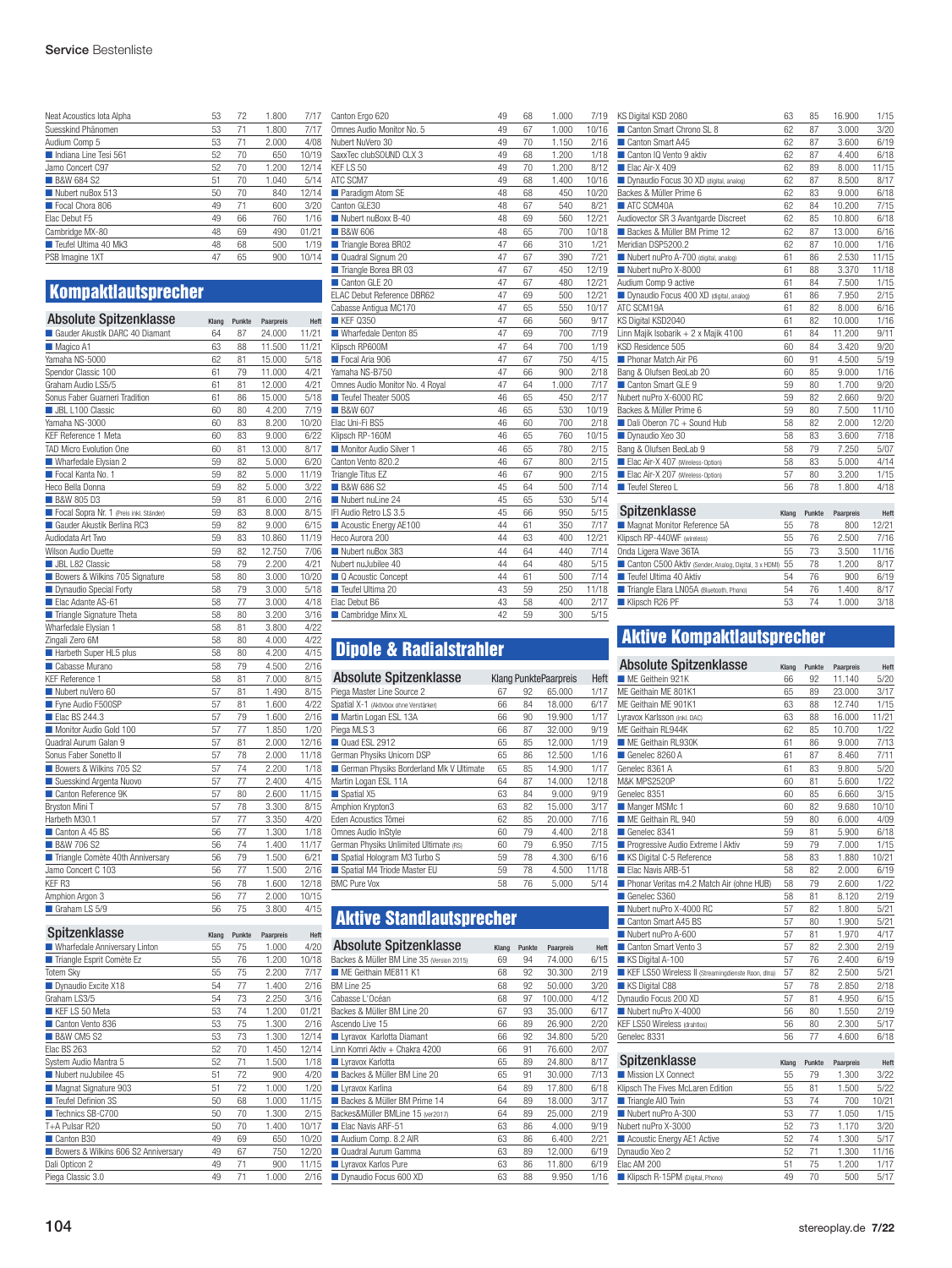| Triangle Elara LN01A (Bluetooth, Phono) | 49 | 71 | 650 | 1/17  |
|-----------------------------------------|----|----|-----|-------|
| SVS Prime Wireless Speaker System       | 49 | 68 | 700 | 5/19  |
| Magnat Monitor Active 2000              | 48 | 69 | 350 | 11/20 |
| Triangle Sensa SN03A                    | 48 | 69 | 450 | 1/19  |
| Magnat Multi Monitor 220                | 48 | 67 | 500 | 3/18  |
| Focal Alpha 65                          | 48 | 64 | 710 | 1/15  |
| <b>JBL LSR 2328 P</b>                   | 48 | 68 | 970 | 10/09 |
| Elac AM 150                             | 46 | 69 | 520 | 9/11  |
| Adam ARTist 3                           | 45 | 67 | 700 | 9/11  |

## One Box-Systeme

| Spitzenklasse                                   | Klang | Punkte | Preis | Heft  |
|-------------------------------------------------|-------|--------|-------|-------|
| Naim Muso 2                                     | 51    | 80     | 1.500 | 7/19  |
| Dynaudio Music 7                                | 50    | 75     | 1.000 | 11/19 |
| Denon Home 350                                  | 47    | 66     | 700   | 8/21  |
| Raumfeld Sounddeck                              | 47    | 67     | 1.000 | 11/16 |
| Naim Mu-SO (Toslink, USB, Netzwerk, AirPlay)    | 47    | 75     | 1.125 | 5/15  |
| B&O Beosound Level                              | 47    | 68     | 1.250 | 10/21 |
| Sonos Playbase                                  | 46    | 66     | 800   | 10/17 |
| Technics Ottava SC-C30                          | 46    | 68     | 600   | 11/19 |
| Technics SC-C70MK2                              | 46    | 70     | 876   | 01/21 |
| Technics SC-C70                                 | 46    | 68     | 900   | 10/17 |
| Naim Mu-so Qb (Toslink, USB, Netzwerk, AirPlay) | 46    | 73     | 900   | 6/16  |
| Harman Citation 300                             | 45    | 62     | 400   | 7/20  |
| Denon Home 250                                  | 45    | 63     | 370   | 7/20  |
| <b>B&amp;W A7</b>                               | 45    | 62     | 800   | 4/13  |
| Cambridge Audio YoYo L                          | 44    | 66     | 400   | 11/19 |
| Triangle AIO (One-Box)                          | 44    | 65     | 500   | 7/19  |
| <b>Bluesound Pulse Mini</b>                     | 44    | 66     | 600   | 10/17 |
| Pioneer MRX-3                                   | 41    | 60     | 300   | 10/17 |

| <b>Obere Mittelklasse</b>                  | Klang | Punkte | Preis | Heft  |
|--------------------------------------------|-------|--------|-------|-------|
| Tivoli Music System+ Bluetooth, Bassregler | 39    | 60     | 900   | 5/15  |
| Riva Arena                                 | 36    | 55     | 270   | 10/17 |
| Bose Soundtouch 10                         | 31    | 45     | 230   | 10/17 |
| Tivoli Model One Digital                   | 28    | 49     | 300   | 10/17 |

## Aktive Subwoofer

| <b>Absolute Spitzenklasse</b>            | Klang | Punkte | Preis  | Heft  |
|------------------------------------------|-------|--------|--------|-------|
| Velodyne DD 1812f(autom. Raumanpassung)} | 67    | 97     | 14.000 | 7/05  |
| $\blacksquare$ SVS SB-16                 | 65    | 90     | 2.800  | 11/17 |
| Backes & Müller Sub 15                   | 65    | 86     | 4.500  | 6/18  |
| Nubert nuVero AW-17                      | 64    | 88     | 1.570  | 6/14  |
| UL Audio e110                            | 64    | 87     | 1.800  | 12/15 |
| ■ SVS SB-4000                            | 64    | 88     | 2.000  | 12/18 |
| Dynaudio Sub 6                           | 64    | 89     | 2.500  | 12/19 |
| ■ SVS SB-3000                            | 63    | 86     | 1.400  | 12/19 |
| Paradigm Studio Sub 12                   | 63    | 90     | 2.580  | 03/13 |
| Cabasse Santorin 30-500                  | 63    | 85     | 3.200  | 7/18  |
| Dali Sub K14-F                           | 62    | 83     | 1.200  | 12/15 |
| Focal Sub 1000F                          | 62    | 85     | 1.300  | 12/16 |

| Velodyne EQ Max 15 (autom. Raumanpass.)           | 62 | 88 | 1.450 | 10/12 |
|---------------------------------------------------|----|----|-------|-------|
| Velodyne SPL 1200 Ultra (autom. Raumanpass.)      | 62 | 89 | 2.100 | 05/11 |
| Sunfire True EQ 12 Signature (autom. Raumanpass.) | 62 | 91 | 2.800 | 10/12 |
| SVS SB-2000 Pro                                   | 61 | 83 | 1.100 | 11/20 |
| UL Audio Dominion d108                            | 61 | 82 | 1.100 | 12/19 |
| Paradigm Monitor Sub 12 (opt. WLAN, Raumanp.)     | 61 | 85 | 1.385 | 11/14 |
| Yamaha NS-SW901                                   | 61 | 86 | 1.500 | 12/16 |
| ■ SVS SB-2000                                     | 60 | 81 | 900   | 12/15 |
| Sumiko S.9                                        | 60 | 83 | 1.000 | 12/15 |
| XTZ SubAmp 1 DSP + 99 W 12.18 P                   | 60 | 86 | 1.120 | 05/12 |
| FI AC Sub 2070                                    | 60 | 85 | 1.500 | 11/20 |
| Canton Sub 500 B                                  | 59 | 81 | 500   | 11/20 |
| Nubert AW 1100 DSP                                | 58 | 84 | 965   | 03/13 |
| Quadral Qube 12                                   | 58 | 77 | 1.000 | 12/15 |
| JL Audio Dominion d110                            | 58 | 79 | 1.460 | 11/20 |
| Flac S10FO                                        | 57 | 79 | 600   | 12/16 |
| Velodyne Impact 12 MK 2                           | 57 | 78 | 680   | 12/17 |
| Velodyne WI-Q 10 (WLAN, autom. Raumanpassung)     | 57 | 78 | 990   | 11/14 |
| Definitive Tec Supercube 6000 (Option: WLAN)      | 57 | 80 | 1.000 | 11/14 |
| Canton Sub 12.2                                   | 57 | 80 | 800   | 03/13 |
| Paradigm SE Sub (autom. Raumanpassung)            | 57 | 82 | 950   | 10/12 |
| <b>SVS SB-12</b>                                  | 57 | 80 | 800   | 03/13 |
| Yamaha MusicCast Sub 100                          | 56 | 78 | 500   | 8/21  |
| ■ SVS SB-1000                                     | 56 | 79 | 550   | 12/16 |
| Velodyne Impact 10 Mk II                          | 56 | 77 | 550   | 12/18 |
| Canton Sub 10.3                                   | 56 | 78 | 600   | 12/17 |
| Sumiko S.5                                        | 56 | 78 | 700   | 12/16 |
| Velodyne EQ Max 10 (autom. Raumanpassung)         | 56 | 82 | 790   | 03/13 |
|                                                   |    |    |       |       |

| Spitzenklasse                                | Klang | Punkte | Paarpreis | Heft      |
|----------------------------------------------|-------|--------|-----------|-----------|
| <b>B&amp;W 608SW</b>                         | 55    | 76     | 450       | 10/19     |
| Nubert nuSub XW-700 (Wireless)               | 55    | 79     | 500       | 3/20      |
| Focal Sub Air Wireless (WLAN)                | 55    | 77     | 600       | 11/14     |
| Quadral Qube 8 aktiv                         | 54    | 73     | 400       | 12/17     |
| <b>KEF Q 400b</b>                            | 54    | 72     | 650       | 01/11     |
| Revox B100                                   | 54    | 74     | 800       | 11/19     |
| Velodyne EQ MAX 8 (autom. Raumanpassung)     | 53    | 75     | 540       | 05/12     |
| Canton Sub 8                                 | 51    | 68     | 800       | 12/10     |
| Elac MicroSub (Playeranschluss, Bluetooth)   | 51    | 72     | 900       | 01/10     |
| Tannoy TS 1201                               | 51    | 70     |           | 750 07/10 |
| Canton AS F 75 SC (zum Aufhängen oder Legen) | 50    | 68     | 400       | 01/10     |

#### Desktop-Monitore

| Spitzenklasse                           | Klang | Punkte | Paarpreis | Heft  |
|-----------------------------------------|-------|--------|-----------|-------|
| <b>KEF LSX</b>                          | 53    | 74     | 1.200     | 5/19  |
| Dynaudio Excite X14A                    | 53    | 78     | 1.500     | 1/15  |
| Canton AM5 XLR. RCA                     | 50    | 72     | 700       | 6/14  |
| KEF EGG USB, Toslink, Bluetooth, Analog | 48    | 68     | 500       | 12/15 |
| Eve Audio SC-203                        | 47    | 68     | 600       | 10/17 |
| Cambridge Minx 212                      | 45    | 62     | 600       | 2/13  |
|                                         |       |        |           |       |

| <b>Absolute Spitzenklasse</b>                           | Klang | Punkte | Paarpreis | Heft  |
|---------------------------------------------------------|-------|--------|-----------|-------|
| Elac Navis ARF-51 + Discovery Connect                   | 63    | 86     | 4.500     | 9/19  |
| Audium Comp. 8.2 AIR                                    | 63    | 86     | 6.400     | 2/21  |
| Dynaudio Focus 600 XD (mit Sender)                      | 63    | 88     | 10.300    | 1/16  |
| Canton Smart A45                                        | 62    | 87     | 3.600     | 6/19  |
| Piega Premium Wireless 701 (mit Sender)                 | 62    | 86     | 6.000     | 3/20  |
| Elac Air-X 409 (Sender)                                 | 62    | 89     | 8.390     | 11/15 |
| Dynaudio Focus 30 XD (HiRes-Sender, digital, analog) 62 |       | 87     | 8.850     | 8/17  |
| Cabasse The Pearl Sub/Baltic 5                          | 62    | 86     | 10.000    | 5/21  |
| Nubert nuPro X-8000                                     | 61    | 88     | 3.370     | 11/18 |
| Dynaudio Focus 400 XD (Sender)                          | 61    | 86     | 8.200     | 2/15  |
| Phonar Match Air P6                                     | 60    | 91     | 4.500     | 5/19  |
| Audium Comp 8 Air                                       | 60    | 83     | 6.500     | 11/16 |
| Canton Smart GLE 9                                      | 59    | 80     | 1.700     | 9/20  |
| Dali Callisto 6C (Sender, BT und Bluos-Option)          | 59    | 80     | 4.250     | 3/19  |
| Elac Navis ARB-51                                       | 58    | 82     | 2.150     | 6/19  |
| Phonar Veritas m4.2 Match Air (inkl. HUB)               | 58    | 79     | 3.000     | 1/22  |
| Dynaudio Xeo 30 (inkl. Connect-Sender)                  | 58    | 83     | 3.950     | 7/18  |
| Bowers & Wilkins Formation Duo                          | 58    | 82     | 4.000     | 7/19  |
| Dali Rubicon 2C + Bluesound + Hub                       | 58    | 81     | 5.100     | 7/20  |
| Elac Air-X 407 (Sender USB, Digital, Analog)            | 58    | 83     | 5.340     | 4/14  |
| Cabasse The Pearl                                       | 58    | 81     | 5.600     | 5/19  |
| Canton Smart A45 BS                                     | 57    | 80     | 1.900     | 5/21  |
| Nubert nuPro A-600 (Sender, Digital, Analog)            | 57    | 81     | 2.270     | 4/17  |
| Canton Smart Vento 3                                    | 57    | 82     | 2.300     | 2/19  |
| KEF LS50 Wireless II (Streamingdienste Roon, dlna)      | 57    | 82     | 2.500     | 5/21  |
| Audium Comp 3.2 Wireless Air                            | 57    | 79     | 2.750     | 10/21 |
| Elac Air-X 207 (Sender USB, Digital, Analog)            | 57    | 80     | 3.540     | 1/15  |
| Dynaudio Focus 200 XD (Sender, Bluetooth)               | 57    | 81     | 5.200     | 6/15  |
| Dynaudio Xeo 6 (Sender USB, Digital, Analog)            | 57    | 82     | 3.500     | 9/14  |
| Nubert nuPro X-4000                                     | 56    | 80     | 1.550     | 2/19  |
| Teufel Stereo L                                         | 56    | 78     | 1.800     | 4/18  |
| KEF LS50 Wireless (drahtlos)                            | 56    | 80     | 2.300     | 5/17  |
| Magnat Magnasphere 55                                   | 56    | 82     | 2.500     | 2/17  |
| Electrocompaniet Tana SL-2                              | 56    | 78     | 3.200     | 10/21 |
| Elac Air-X 403 (Sender USB, Digital, Analog)            | 56    | 79     | 3.290     | 1/14  |
| Audium Comp 5.2 Air                                     | 56    | 76     | 3.500     | 2/18  |
|                                                         |       |        |           |       |
| Spitzenklasse                                           | Klang | Punkte | Paarpreis | Heft  |
| Teufel Streaming Stereo M                               | 55    | 78     | 1.000     | 2/18  |
| Canton C500 Aktiv (Sender, Analog, Digital, 3 x HDMI)   | 55    | 78     | 1.200     | 8/17  |
| Canton Smart GLE 3                                      | 55    | 80     | 1.250     | 7/20  |
| Cabasse Pearl Akoya                                     | 55    | 77     | 3.000     | 7/20  |
| Klipsch RP-440WF + HD Control Unit (Wisa)               | 55    | 76     | 3.250     | 7/16  |
| Dali Oberon 1C                                          | 54    | 75     | 1.300     | 5/21  |
| Triangle Elara LN05A (Bluetooth, Phono)                 | 54    | 76     | 1.400     | 8/17  |
| Bluesound Pulse 2i (Stereopaar)                         | 54    | 74     | 1.600     | 8/21  |
| Heco Ascada 600 Tower                                   | 54    | 79     | 2.000     | 4/16  |
| Triangle AIO Twin                                       | 53    | 74     | 700       | 10/21 |
|                                                         |       |        |           |       |

■ KEF LSX 53 74 1.200 5/19<br>■ Teufel Raumfeld Speaker L (N.-streaming) 53 74 1.500 4/14

■ Dali Zensor 5AX (Toslink, Bluetooth, Analog) 52 72 1.000 12/15<br>
Yamaha MusicCast 50 (Paar, WLAN, Bluetooth, 2 x Aux) 52 71 1.000 8/21 Vamaha MusicCast 50 (Paar, WLAN, Bluetooth, 2 x Aux) 52 71 1.000 8/21<br>Technics Ottawa S SC-C30 52 75 1.200 5/21

■ Teufel Raumfeld Speaker L (N.-stre

Technics Ottawa S SC

**MUSICAL FIDELITY** KEINE KOMPROMISSE.



High End-Vollverstärker M6si Reichmann-AudioSysteme.de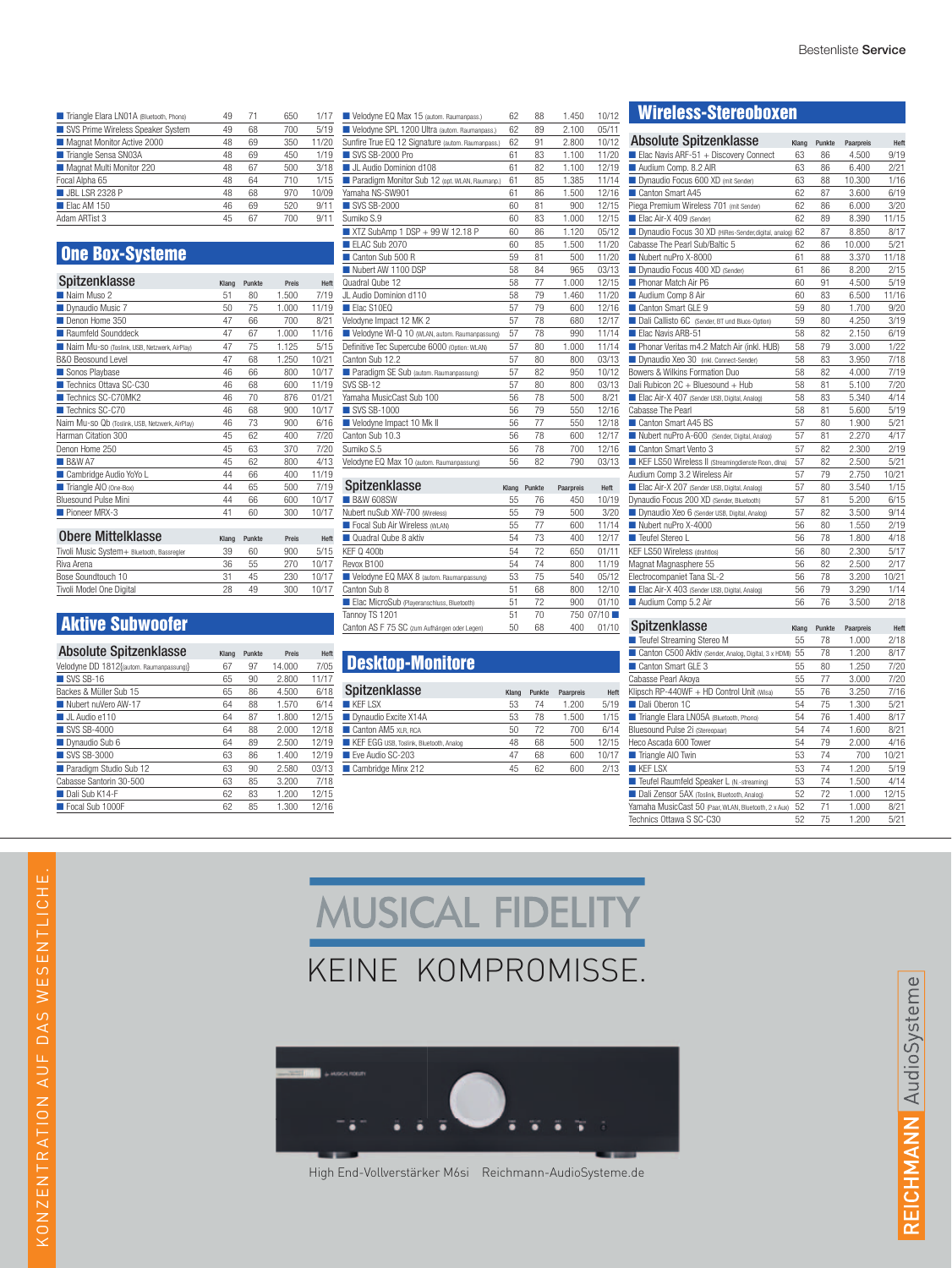| Wharefdale Diamond A2                                | 52 | 72 | 1.300 | 2/17  |
|------------------------------------------------------|----|----|-------|-------|
| Dynaudio Xeo 2 (Digital, Analog, Bluetooth)          | 52 | 71 | 1.300 | 11/16 |
| Electrocompaniet EC Living Tana SL-1 + L-1           | 52 | 75 | 1.580 | 10/17 |
| Focal EasyA (Sender USB, Digital, Analog, Bluetooth) | 52 | 72 | 2.000 | 1/14  |
| Triangle AIO (Stereo-Paar)                           | 51 | 72 | 1.000 | 7/19  |
| Cabasse Stream 3 (DLNA, Bluetooth)                   | 51 | 72 | 1.000 | 4/14  |
| Denon Home 250 (Stereopaar)                          | 51 | 69 | 1.000 | 7/20  |
| Sonos Play:5 (Stereopaar)                            | 51 | 74 | 1.160 | 11/16 |
| <b>Bluesound Pulse Mini (Stereopaar)</b>             | 51 | 73 | 1.200 | 10/17 |
| Harman/Kardon Citation Tower                         | 51 | 76 | 2.500 | 3/19  |
| Harman Citation 300 (Stereopaar)                     | 50 | 67 | 800   | 7/20  |
| Micromega MySpeaker (Bluetooth, USB)                 | 50 | 71 | 850   | 7/15  |
| AudioPro AddOn T20 (Bluetooth, USB)                  | 50 | 71 | 900   | 7/15  |
| <b>B&amp;W Formation Flex</b>                        | 50 | 66 | 900   | 7/20  |
| Cabasse Stream 1                                     | 50 | 71 | 1.200 | 10/16 |
| Canton Yourduo+Sub (Sender USB, iPod, Analog)        | 50 | 70 | 1.200 | 4/14  |
| Dali Kubik Free+Xtra (Bluetooth)                     | 50 | 70 | 1.100 | 12/13 |
| Denon Heos 7 HS2 (Stereopaar)                        | 50 | 69 | 1.200 | 11/16 |
| Triangle Elara LN01A (Bluetooth, Phono)              | 49 | 71 | 650   | 1/17  |
| SVS Prime Wireless Speaker System                    | 49 | 68 | 700   | 5/19  |
| Raumfeld Stereo M                                    | 49 | 71 | 900   | 1/15  |
| Quadral Rondo (Bluetooth, USB)                       | 49 | 67 | 600   | 7/15  |
| Magnat Multi Monitor 220                             | 48 | 67 | 500   | 3/18  |
| Heco Ascada 2.0 (Bluetooth, USB)                     | 48 | 69 | 600   | 7/15  |
| Raumfeld Cubes (Netzwerkstreaming)                   | 47 | 65 | 500   | 9/14  |
| Canton Smart Soundbox 3 G2                           | 47 | 70 | 680   | 3/22  |
| Denon Heos 5 (Streaming, USB, Aux)                   | 47 | 70 | 800   | 4/15  |
| Yamaha NX-N500                                       | 47 | 63 | 800   | 10/16 |
| Revox Studioart A100 (Stereopaar)                    | 47 | 66 | 960   | 11/19 |
| Bluesound Pulse (Streaming, USB, Sub-Out)            | 47 | 71 | 1.400 | 4/15  |
| Pioneer MRX-3 (Stereopaar)                           | 46 | 65 | 600   | 10/17 |
| Geneva AeroSphere S (Bluetooth)                      | 46 | 66 | 800   | 7/15  |
| Philips Fidelio DTM 9030/10 (CD-Laufw.!)             | 45 | 64 | 800   | 5/15  |
| Libratone Zipp (Stereopaar)                          | 44 | 66 | 800   | 11/16 |
| Riva Arena (Stereopaar)                              | 42 | 55 | 540   | 10/17 |

| <b>Obere Mittelklasse</b>           | Klang | Punkte | Paarpreis | Heft  |
|-------------------------------------|-------|--------|-----------|-------|
| Sonos Play:1 (Streaming)            | 40    | 62     | 400       | 4/15  |
| Raumfeld One S (Streaming, USB)     | 40    | 59     | 500       | 4/15  |
| Teufel One S (Stereopaar)           | 40    | 58     | 500       | 7/20  |
| Denon HEOS 3 (Streaming, USB, Aux)  | 39    | 59     | 600       | 4/15  |
| Sonos Play: 3 (Streaming, USB, Aux) | 39    | 59     | 600       | 4/15  |
| Sonos Roam (Stereopaar)             | 38    | 56     | 360       | 8/21  |
| Clint Freya (Bluetooth, AirPlay)    | 38    | 56     | 360       | 7/15  |
| Bose Soundtouch 10 (Stereopaar)     | 37    | 51     | 460       | 10/17 |
| Tivoli Model One Digital + Cube     | 34    | 49     | 500       | 10/17 |

## Kopfhörer

## **Kopfhörer Mobil On-Ears & Over-Ears**

| Spitzenklasse                                    | Klang | Punkte | Preis | Heft  |
|--------------------------------------------------|-------|--------|-------|-------|
| Ultrasone Edition 5                              | 55    | 77     | 3.500 | 8/14  |
| Focal Elegia                                     | 54    | 79     | 900   | 1/19  |
| Dan Clark Aeon 2                                 | 54    | 81     | 970   | 12/20 |
| Beyerdynamic T5 3rd Generation                   | 54    | 81     | 1.000 | 01/21 |
| Beyerdynamic T 5 p                               | 54    | 78     | 1.200 | 7/16  |
| Ultrasone Edition 8 EX                           | 54    | 79     | 1.800 | 2/17  |
| Campfire Cascade                                 | 53    | 79     | 850   | 8/18  |
| <b>Beyerdynamic Aventho Wireless (Bluetooth)</b> | 52    | 78     | 450   | 3/18  |
| Audeze Sine (DAC, Lightning-Anschluss)           | 52    | 80     | 600   | 3/17  |
| Final Sonorous VI                                | 52    | 74     | 600   | 4/17  |
| Bowers & Wilkins P9 Signature                    | 52    | 76     | 900   | 5/18  |
| Ultrasone Edition M                              | 52    | 75     | 900   | 12/15 |
| Sennheiser HD 630 VB (variabler Bass)            | 51    | 75     | 500   | 6/15  |
| Focal Spirit Classic                             | 50    | 74     | 300   | 12/13 |
| Focal Spirit One S                               | 49    | 73     | 180   | 12/14 |
| Audio-Technica MSR 7                             | 49    | 70     | 250   | 10/15 |
| Panasonic RP-HD605N (Bluetooth)                  | 49    | 70     | 300   | 3/19  |
| Koss BT 540i (Bluetooth, NFC)                    | 49    | 70     | 300   | 12/14 |
| Philips Fidelio M2 BTBK (Bluetooth)              | 48    | 72     | 250   | 12/14 |
| Sennheiser HD 25-C II                            | 48    | 71     | 250   | 12/14 |
| Panasonic RP-HD 10                               | 48    | 66     | 250   | 12/14 |
| Monster Adidas originals Over Ear                | 48    | 69     | 250   | 12/14 |
| Harman BT (Bluetooth)                            | 48    | 73     | 250   | 12/13 |
| Phiaton Bridge MS500                             | 48    | 71     | 270   | 12/14 |
| Magnat LZR 980                                   | 48    |        | 300   | 10/15 |
| Velodyne vLeve                                   | 47    | 70     | 130   | 12/14 |
| Teufel Real Blu                                  | 47    | 66     | 170   | 12/17 |
| Ultrasone Performance 840                        | 47    | 68     | 240   | 12/14 |
| Audio-Technica ATH-OX7AMP (Aktiv)                | 47    | 69     | 240   | 12/14 |

| B&W P5 Wireless (Bluetooth)               | 47 | 71 | 400 | 8/15  |
|-------------------------------------------|----|----|-----|-------|
| Harman Soho Wireless (Bluetooth)          | 47 | 69 | 300 | 10/15 |
| <b>B&amp;W P5 S2</b>                      | 47 | 68 | 300 | 12/14 |
| Sennheiser Momentum                       | 47 | 71 | 300 | 2/13  |
| <b>B&amp;W P7</b>                         | 47 | 72 | 400 | 12/13 |
| AKG Y45BT (Bluetooth, NFC)                | 46 | 68 | 150 | 12/14 |
| Sennheiser Urbanite                       | 46 | 73 | 180 | 12/14 |
| Perfect Sound M100R                       | 46 | 70 | 240 | 12/14 |
| Beyerdynamic T51i                         | 46 | 68 | 280 | 12/14 |
| <b>KFF M 500</b>                          | 46 | 70 | 300 | 12/13 |
| V-Moda XS                                 | 45 | 64 | 200 | 12/14 |
| Molami Plica                              | 44 | 70 | 100 | 12/14 |
| <b>B</b> Skullcandy Aviator               | 44 | 66 | 160 | 12/13 |
| Teufel Airy (Bluetooth)                   | 44 | 65 | 150 | 12/14 |
| Skullcandy Hesh 2 Wireless (Bluetooth)    | 43 | 64 | 100 | 12/14 |
| Beats by Dr. Dre Solo 2                   | 43 | 66 | 200 | 12/14 |
| Beyerdynamic Custom One Pro               | 43 | 61 | 230 | 9/13  |
| SMS Audio STREET by 50 Cent dj pro Perf.  | 43 | 66 | 300 | 12/14 |
| House of Marley Liberate XLBT (Bluetooth) | 42 | 66 | 200 | 12/14 |
| Bose OE2i                                 | 42 | 67 | 180 | 12/12 |
| Sennheiser HD 7 DJ                        | 42 | 64 | 300 | 12/14 |
| JBL Synchros E30                          | 41 | 57 | 70  | 12/14 |
|                                           |    |    |     |       |

| <b>Obere Mittelklasse</b>                | Klang | Punkte | Preis | Hef   |
|------------------------------------------|-------|--------|-------|-------|
| Beyerdynamic DTX 350p                    | 40    | 61     | 50    | 12/14 |
| SOL Republic Tracks Air (Bluetooth, NFC) | 40    | 60     | 200   | 12/14 |
| Pioneer SE-MX7                           | 40    | 60     | 200   | 12/14 |
| Panasonic RP-BTD10 (Bluetooth, NFC)      | 38    | 58     | 130   | 12/14 |
| AKG Y40                                  | 36    | 57     | 90    | 12/14 |
| Jam Transit (Bluetooth)                  | 34    | 54     | 70    | 12/14 |
| Sennheiser PX 200 II                     | 32    | 51     | 80    | 6/10  |
| WeSC Piston Bluetooth (Bluetooth)        | 32    | 59     | 80    | 12/14 |
| <b>Urban Fars Plattan ADV</b>            | 29    | 46     | 60    | 12/14 |

## **Kopfhörer Hi-Fi, passiv Over-Ears**

| <b>Absolute Spitzenklasse</b>  | Klang | Punkte | Preis  | Heft  |
|--------------------------------|-------|--------|--------|-------|
| Sennheiser HE 1                | 60    | 90     | 50.000 | 5/18  |
| Meze Empyrean Elite            | 59    | 85     | 4.000  | 12/21 |
| $T+A$ P-SE                     | 58    | 82     | 2.800  | 2/21  |
| Focal Stellia                  | 58    | 83     | 3.000  | 8/19  |
| Meze Empyrian                  | 58    | 83     | 3.000  | 8/19  |
| Focal Utopia                   | 58    | 85     | 4.000  | 11/16 |
| T+A Solitaire P                | 58    | 84     | 4.800  | 8/20  |
| Abyss AB-1266 Phi TC           | 58    | 81     | 5.450  | 8/20  |
| Klipsch Heritage Inspired HP-3 | 57    | 82     | 1.500  | 8/19  |
| Focal Clear                    | 57    | 84     | 1.500  | 2/18  |
| Sennheiser HD 800 S            | 57    | 84     | 1.600  | 5/16  |
| Sennheiser HD 820              | 57    | 81     | 2.400  | 8/18  |
| Hifiman HE1000 V2              | 57    | 83     | 3.500  | 6/17  |
| Focal Elear                    | 56    | 82     | 1.000  | 2/18  |
|                                |       |        |        |       |

| Spitzenklasse                  | Klang | Punkte | Preis | Heft  |
|--------------------------------|-------|--------|-------|-------|
| Beyerdynamic T1 3rd Generation | 55    | 82     | 1.000 | 01/21 |
| Audeze LCD-X                   | 55    | 82     | 1.700 | 4/14  |
| Ultrasone Edition 15           | 55    | 80     | 2.500 | 3/18  |
| Beyerdynamic T-1 2. Generation | 54    | 77     | 1.200 | 2/16  |
| Oppo PM2                       | 54    | 76     | 1.000 | 8/15  |
| <b>AKG K872</b>                | 54    | 78     | 1.900 | 4/17  |
| Sony MDR Z7                    | 53    | 80     | 600   | 12/14 |
| Quad ERA-1                     | 53    | 74     | 700   | 8/20  |
| Audeze EL-8                    | 53    | 78     | 830   | 8/15  |
| Technics EAH-T700              | 53    | 79     | 1.200 | 3/16  |
| Sennheiser HD 660 S            | 52    | 76     | 500   | 3/18  |
| Hifiman HE400i                 | 52    | 77     | 500   | 1/15  |
| Beyerdynamic DT 1990 Pro       | 52    | 77     | 600   | 4/17  |
| Beyerdynamic Amiron home       | 52    | 74     | 600   | 2/17  |
| Grado RS2X                     | 52    | 70     | 600   | 5/22  |
| Audio-Technica W1000x          | 52    | 73     | 630   | 1/14  |
| Fostex TH-500 RP               | 52    | 75     | 650   | 12/14 |
| Sennheiser HD 700              | 52    | 74     | 700   | 12/14 |
| Fostex TH610                   | 52    | 75     | 720   | 5/17  |
| <b>Hifiman Diva</b>            | 51    | 74     | 350   | 8/20  |
| Audio-Technica ATH-A900 XLTD   | 51    | 74     | 465   | 12/14 |
| Ultrasone Signature Pulse      | 51    | 71     | 550   | 6/22  |
| Grado GS 1000e                 | 51    | 70     | 1.100 | 12/14 |
| Sennheiser HD 560S             | 50    | 72     | 200   | 01/21 |
| Grado SR 225X                  | 50    | 68     | 300   | 2/22  |

## Kopfhörer Aktiv Mobil Bluetooth/DAC

| <b>Absolute Spitzenklasse</b>             | Klang | Punkte | Preis | Heft  |
|-------------------------------------------|-------|--------|-------|-------|
| Shure KSE 1500 (In-Ear, DAC)              | 53    | 76     | 3.000 | 8/19  |
|                                           |       |        |       |       |
| Spitzenklasse                             | Klang | Punkte | Preis | Heft  |
| Beyerdynamic Aventho Wireless (Bluetooth) | 52    | 78     | 450   | 3/18  |
| Audeze Sine (DAC, Lightning-Anschluss)    | 52    | 80     | 600   | 3/17  |
| Bang & Olufsen Beoplay H95                | 52    | 76     | 780   | 7/21  |
| Beyerdynamic Amiron Wireless Copper       | 52    | 76     | 800   | 1/20  |
| Dali i04                                  | 51    | 76     | 300   | 1/20  |
| Ultrasone Performance 880 + Sirius        | 50    | 73     | 390   | 10/21 |
| Audio Technica ATH-M50xBT                 | 49    | 68     | 200   | 1/20  |
| Panasonic RP-HD605N (Bluetooth)           | 49    | 70     | 300   | 3/19  |
| Grado GW100 (offen, Bluetooth)            | 48    | 65     | 280   | 5/21  |
| Teufel Supreme On                         | 47    | 70     | 150   | 01/21 |
| Teufel Real Blu                           | 47    | 66     | 170   | 12/17 |
| Harman Soho Wireless (Bluetooth)          | 47    | 69     | 300   | 10/15 |
| B&W P5 Wireless (Bluetooth)               | 47    | 71     | 400   | 8/15  |

## Kopfhörer Mobil In-Ears

| <b>Absolute Spitzenklasse</b>                | Klang | Punkte | Preis | Heft  |
|----------------------------------------------|-------|--------|-------|-------|
| Ultrasone Saphire                            | 56    | 82     | 3.000 | 6/19  |
| Campfire Solaris 2020                        | 54    | 78     | 1.700 | 8/20  |
| Sennheiser IE 900                            | 53    | 78     | 1.300 | 7/21  |
| Sennheiser IE 600                            | 51    | 73     | 700   | 7/22  |
| Cayin YD-01 (In-Ear)                         | 51    | 76     | 900   | 11/21 |
|                                              |       |        |       |       |
| Spitzenklasse                                | Klang | Punkte | Preis | Heft  |
| $\blacksquare$ Final B <sub>3</sub>          | 50    | 77     | 500   | 8/21  |
| Bang & Olufsen Beoplay EX (NC, wireless)     | 49    | 72     | 400   | 6/22  |
| Ultrasone IQ pro                             | 49    | 71     | 450   | 12/14 |
| Fostex TE-05                                 | 48    | 69     | 145   | 12/14 |
| Marshall Mode II                             | 47    | 67     | 180   | 8/21  |
| RHA T20i (EQ-Filter)                         | 47    | 72     | 240   | 2/16  |
| Sennheiser Momentum True Wireless 2 (In-Ear) | 47    | 71     | 300   | 8/19  |
| RHA CL1 Ceramic                              | 47    | 70     | 440   | 3/17  |
| Bowers & Wilkins PI5 (In-Ear)                | 46    | 69     | 250   | 11/21 |
| Grado GT220                                  | 46    | 66     | 280   | 7/21  |
| Teufel Airy True Wireless                    | 45    | 64     | 146   | 11/20 |
| ■ Sennheiser Momentum In-Far                 | 44    | 69     | 100   | 12/14 |

## **Kopfhörer Mobil Noise-Cancelling**

| Spitzenklasse                           | Klang | Punkte | Preis | Heft  |
|-----------------------------------------|-------|--------|-------|-------|
| AKG N90QNC (DAC)                        | 53    | 78     | 1.500 | 3/17  |
| Yamaha YH-L700A                         | 52    | 77     | 550   | 3/22  |
| Apple AirPods Max                       | 52    | 78     | 613   | 4/21  |
| Sennheiser Momentum 3 Wireless          | 51    | 78     | 400   | 1/20  |
| Yamaha YH-E700A                         | 51    | 75     | 360   | 5/21  |
| <b>Beverdynamic Lagoon</b>              | 51    | 76     | 400   | 8/19  |
| Bowers & Wilkins PX7 (Noise Cancelling) | 51    | 73     | 400   | 1/20  |
| Bose Quietcomfort 45                    | 50    | 72     | 350   | 2/22  |
| <b>B&amp;W PX</b>                       | 50    | 75     | 400   | 12/17 |
| Kef Space One                           | 50    | 72     | 420   | 12/16 |
| Sennheiser Momen. Wireless (BT, NFC)    | 50    | 75     | 450   | 5/15  |
| B&O Beoplay HX                          | 50    | 74     | 500   | 10/21 |
| Sennheiser Momentum True Wireless 2     | 49    | 72     | 300   | 8/20  |
| Audio-Technica ATH-MSR7NC               | 49    | 71     | 300   | 12/16 |
| <b>JBL Club ONE</b>                     | 49    | 72     | 350   | 8/20  |
| Sony WH-1000XM4                         | 49    | 71     | 380   | 4/21  |
| Bose Quiet Comfort 35 (Bluetooth, NFC)  | 49    | 71     | 380   | 8/16  |
| Technics F70N                           | 49    | 66     | 400   | 8/19  |
| Panasonic RZ-S550W                      | 48    | 72     | 180   | 8/20  |
| JBL Live 650 BT                         | 48    | 68     | 200   | 8/19  |
| Bose Quiet Comfort 25                   | 48    | 69     | 300   | 5/15  |
| Teufel Real Blue NC                     | 47    | 68     | 230   | 8/18  |
| Aiwa Arc-1 ANC                          | 46    | 68     | 130   | 01/21 |
| Teufel Mute                             | 45    | 62     | 170   | 12/16 |

| <b>Absolute Spitzenklasse</b> | Klang <sup>1)</sup> | Punkte | Preis | Heft  |
|-------------------------------|---------------------|--------|-------|-------|
| Chord Hugo                    | $-162$              | 88     | 1.700 | 2/15  |
| Hugo2                         | 63 63 62            | 88     | 2.300 | 8/20  |
| Bakoon HPA-01M                | $61 -$              | 89     | 1.500 | 9/15  |
| Oppo HA-2                     | $-159$              | 85     | 400   | 2/16  |
| RHA Dacamp L1                 | 58 58               | 84     | 550   | 3/17  |
| DragonFly Cobalt              | $-158$              | 83     | 300   | 11/19 |
| Fostex HP-P1 (DAC)            | 57158               | 83     | 625   | 11/13 |
| TEAC HA-P50 (DAC)             | 56158               | 81     | 250   | 1/15  |
| Ultrasone Panther             | 56 58               | 81     | 400   | 8/19  |
| Meridian Explorer 2           | $-158$              | 78     | 250   | 12/17 |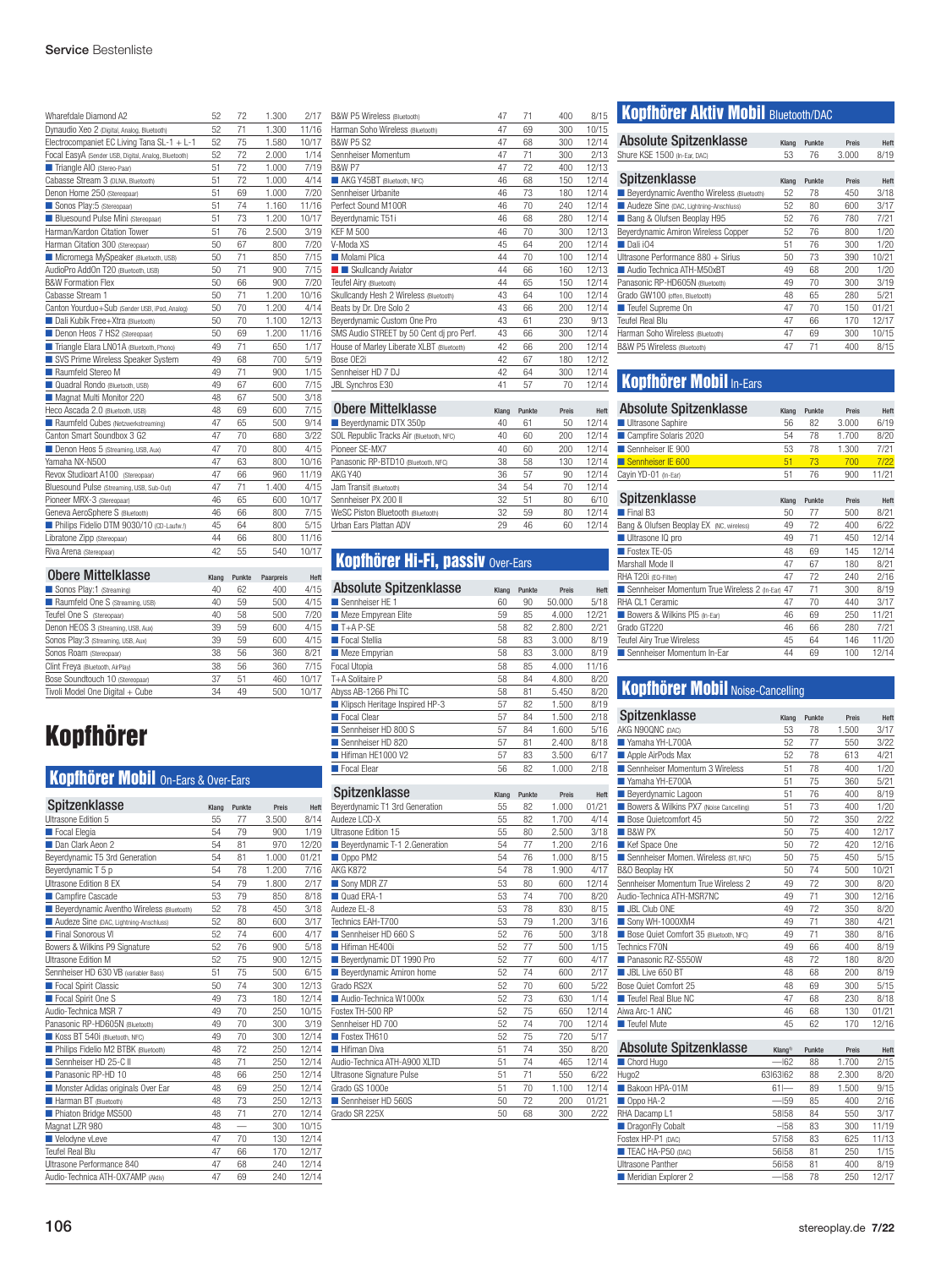| Denon DA-10 (DAC, DSD, Lightning)    | 54 57  | 81     | 330   | 1/15  |
|--------------------------------------|--------|--------|-------|-------|
| iFi iDSD Nano                        | $-56$  | 81     | 225   | 2/16  |
| JDS Labs C5D (DAC)                   | 55156  | 79     | 250   | 1/15  |
| <b>Ultrasone Naos</b>                | $-55$  | 73     | 170   | 12/17 |
|                                      |        |        |       |       |
| Spitzenklasse                        | Klang  | Punkte | Preis | Heft  |
| Beyerdynamic A 200p (DAC, Lightning) | $55 -$ | 78     | 300   | 5/14  |
| inakustik HA-DAC No.1 (DAC)          |        |        |       |       |
|                                      | 53154  | 73     | 200   | 1/15  |

*1)mehrfache Klangwertung: analog | digital*

#### Kopfhörerverstärker Hi-Fi

| <b>Absolute Spitzenklasse</b>                           | Klang <sup>1)</sup> | Punkte | Preis | Heft  |
|---------------------------------------------------------|---------------------|--------|-------|-------|
| T+A HA 200                                              | 63165               | 94     | 6.800 | 6/20  |
| Octave V16 (auch Vollverstärkerfunktion)                | $63 -$              | 85     | 8.500 | 5/17  |
| McIntosh MHA-200                                        | 62                  | 89     | 3.000 | 11/21 |
| Trafomatic Head 2                                       | 62                  | 85     | 3.000 | 12/18 |
| Ayon Audio HA-3                                         | $62 -$              | 86     | 3.500 | 4/17  |
| Eternal Arts HLP Mkll                                   | $62 -$              | 85     | 3.500 | 8/19  |
| Silent Wire KV $\alpha$                                 | $62 -$              | 86     | 3.800 | 11/17 |
| Pass Labs HPA-1                                         | $62 -$              | 87     | 4.400 | 4/17  |
| Niimbus HPA US 4+                                       | 62                  | 88     | 5.000 | 3/19  |
| Cayin HA-300                                            | 62                  | 83     | 5.000 | 6/18  |
| Exposure XM HP                                          | 61 62               | 87     | 1.550 | 8/19  |
| RME ADI-2 Pro (mit A/D-Wandler)                         | 61 62               | 90     | 1.600 | 5/17  |
| Quad PA One Plus                                        | 61 61               | 83     | 1.700 | 8/19  |
| Violectric HPA V340 (auch Vorverstärker) h              | $61 -$              | 84     | 1.800 | 9/21  |
| Ayre Codex                                              | $-162$              | 84     | 1.900 | 8/19  |
| Lehmannaudio Linear D II (Vorverstärker, DAC)           | 61 62               | 87     | 2.000 | 11/21 |
| Copland DAC 215 (DAC, DSD)                              | 61 60               | 88     | 2.000 | 10/16 |
| Cayin C9                                                | $-161$              | 89     | 2.300 | 11/21 |
| Sennheiser HDV 820                                      | 61 62               | 88     | 2.400 | 11/17 |
| Eternal Arts Twin Type Pro (Röhren, asymm 60 Pkt.) 611- |                     | 86     | 2.700 | 6/15  |
| Cavin CS-1H                                             | $-60$               | 81     | 1.000 | 6/17  |
| Lehmannaudio Linear D (DAC)                             | 60160               | 85     | 1.250 | 5/16  |
| Funk Tonstudiotechnik LAP-2.V4-S                        | $60 -$              | 85     | 1.300 | 12/21 |
| Unison Research SH (DAC, DSD)                           | 60161               | 84     | 1.500 | 4/17  |
| Sugden Masterclass HA-4                                 | $60 -$              | 82     | 1.870 | 4/17  |
| Feliks Audio Euforia                                    | $60 -$              | 82     | 2.000 | 12/18 |
| CockTail Audio HA 500 H                                 | 60 62               | 87     | 2.200 | 6/19  |
| Luxman DA-250 (DSD, separate Wertung als DAC)           | 60 62               |        | 2.690 | 4/17  |
| McIntosh MHA150 (DSD)                                   | 60164               | 93     | 6.000 | 4/17  |
| Hifiman EF-100                                          | 59157               | 81     | 600   | 7/17  |
| Musical Fidelity MX HPA                                 | $59 -$              | 82     | 850   | 11/20 |
| Cayin iHA-6                                             | $59-$               | 83     | 900   | 10/16 |
| Lindemann Limetree Headphone                            | $59 -$              | 81     | 900   | 12/18 |
| Hafler HA75                                             | $59 -$              | 83     | 1.290 | 4/17  |
| Meridian Prime                                          | 59161               | 86     | 1.500 | 1/15  |
| Beyerdynamic A2                                         | $59 -$              | 84     | 1.500 | 1/15  |
| Shanling H2.2                                           | 59 62               | 87     | 1.900 | 11/17 |
| Focal Arche                                             | 59163               | 89     | 2.500 | 8/19  |
|                                                         |                     |        |       |       |

| Fostex HP-A8 C                              | 58160  | 86 | 1.300 | 1/15 |
|---------------------------------------------|--------|----|-------|------|
| Marantz HD DAC 1                            | 58159  | 83 | 800   | 2/15 |
| <b>Pro-Ject Head Box DS2 B</b>              | $58 -$ | 81 | 525   | 8/19 |
| Klipsch Heritage Inspired KHV               | 58158  | 79 | 600   | 8/19 |
| Fostex HP-A4BL                              | $-158$ | 79 | 590   | 5/17 |
| Ami DS5 (DAC)                               | $-158$ | 81 | 640   | 1/15 |
| SPL Phonitor Mini                           | $58 -$ | 82 | 650   | 1/15 |
| Musical Fidelity LX2 HPA                    | $57 -$ | 81 | 300   | 8/19 |
| Rega Ear R                                  | $56 -$ | 77 | 350   | 1/15 |
| 1) mohrfogha Vlanmuortuna, analan Lilinital |        |    |       |      |

*1)mehrfache Klangwertung: analog | digital*

## Kopfhörer Hi-Fi mit Verstärker

| <b>Absolute Spitzenklasse</b>        | Klang | Punkte | Preis | Hef  |
|--------------------------------------|-------|--------|-------|------|
| Stax SR-009 & SRM-007t II/SRM-727 II | 58    | 88     | 5.000 | 9/13 |
| Audeze CRBN (nur Kopfhörer)          | 58    | 83     | 5.000 | 3/27 |
| Sonoma M1                            | 58    | 81     | 5.700 | 8/19 |
| Stax SR-L500 & SRM-353X              | 57    | 84     | 2.250 | 7/16 |
| Hifiman Jade II                      | 57    | 80     | 2.800 | 8/1  |
| Caitzanklosso                        |       |        |       |      |
|                                      |       |        |       |      |

| Spitzenklasse                         | Klang | Punkte | <b>Preis</b> | Hef   |
|---------------------------------------|-------|--------|--------------|-------|
| Stax SR-207 & SRM-252S                | 54    |        | 950          | 1/14  |
| Sony MDR 1 ADAC (Digital-In)          | 50    | 75     | 350          | 12/15 |
| Sennheiser RS 220 (Funk, D/A-Wandler) | 45    | 68     | 450          | 1/14  |
|                                       |       |        |              |       |

## Kopfhörerverstärker Mobil

| <b>Absolute Spitzenklasse</b>                  | Klang <sup>1</sup> | Punkte | Preis | Heft  |
|------------------------------------------------|--------------------|--------|-------|-------|
| Chord Hugo2                                    | $-163$             | 88     | 2.300 | 8/20  |
| Chord Hugo                                     | $-162$             | 88     | 1.700 | 2/15  |
| Lotoo PAW-S1                                   | $-161$             | 81     | 200   | 8/21  |
| <b>Chord MoJo2</b>                             | $-61$              | 87     | 600   | 7/22  |
| Bakoon HPA-01M                                 | $61 -$             | 89     | 1.500 | 9/15  |
| Chord Mojo                                     | $-160$             | 86     | 600   | 2/16  |
| IFI Audio IDSD Diablo (USB-DAC, KH-Verstärker) | $-160$             | 88     | 1.000 | 11/21 |
| Oppo HA-2                                      | $-159$             | 85     | 400   | 2/16  |
| RHA Dacamp L1                                  | 58158              | 84     | 550   | 3/17  |
| DragonFly Cobalt                               | $-158$             | 83     | 300   | 11/19 |
| Fostex HP-P1 (DAC)                             | 57158              | 83     | 625   | 11/13 |
| TEAC HA-P50 (DAC)                              | 56 58              | 81     | 250   | 1/15  |
| <b>Ultrasone Panther</b>                       | 56 58              | 81     | 400   | 8/19  |
| Meridian Explorer 2                            | $-158$             | 78     | 250   | 12/17 |
| Denon DA-10 (DAC, DSD, Lightning)              | 54 57              | 81     | 330   | 1/15  |
| iFi iDSD Nano                                  | $-156$             | 81     | 225   | 2/16  |
| JDS Labs C5D (DAC)                             | 55156              | 79     | 250   | 1/15  |
| Ultrasone Naos                                 | $-155$             | 73     | 170   | 12/17 |
|                                                |                    |        |       |       |
| Spitzenklasse                                  | Klang              | Punkte | Preis | Heft  |
| Beyerdynamic A 200p (DAC, Lightning)           | 551—               | 78     | 300   | 5/14  |
| inakustik HA-DAC No.1 (DAC)                    | 53154              | 73     | 200   | 1/15  |
| V-Moda Vamp Verza (DAC)                        | $-154$             | 77     | 600   | 11/13 |

| Audiolab M-DAC Nano                                    | $-53$  | 7Δ | 200 | 8/19  |  |
|--------------------------------------------------------|--------|----|-----|-------|--|
| Graham Slee Voyager                                    | $53 -$ |    | 230 | 11/13 |  |
| NuForce MMP                                            | $39 -$ | 57 | 60  | 1/13  |  |
| <sup>1)</sup> mehrfache Klangwertung: analog   digital |        |    |     |       |  |

## Quellen

## CD-Player

| <b>Absolute Spitzenklasse</b>                 | Klang | Punkte | Preis  | Heft  |
|-----------------------------------------------|-------|--------|--------|-------|
| Naim CD 555 (mit Netzteil CD555 PS DR)        | 65    | 90     | 33.000 | 6/06  |
| Progressive Audio CD 2                        | 65    | 91     | 10.500 | 7/13  |
| Ayre CX 7e MP                                 | 64    | 89     | 3.800  | 6/09  |
| Sugden PDT 4 F                                | 64    | 84     | 4.300  | 3/12  |
| Naim CD5 XS (mit Netzteil Flatcap XS)         | 63    | 87     | 4.650  | 10/09 |
| $\blacksquare$ Pro-Ject CD + DAC Box RS       | 62    | 90     | 2.000  | 5/14  |
| Cyrus CDi + Cyrus PSX R2                      | 62    | 86     | 2.500  | 10/19 |
| B.M.C. BDCD 1                                 | 62    | 90     | 3.000  | 8/11  |
| Denon DCD-1600NE (SACD 62 Punkte)             | 61    | 85     | 1.100  | 8/17  |
| Meridian G 06.2                               | 61    | 86     | 2.350  | 8/09  |
| Naim CD 5 XS                                  | 61    | 85     | 3.400  | 10/09 |
| Audreal Muse Deluxe                           | 60    | 84     | 1.290  | 8/14  |
| Moon CD 1                                     | 60    | 86     | 1.700  | 3/11  |
| T.A.C. C 35 (Röhren)                          | 60    | 85     | 1.700  | 1/12  |
| Primare CD 32                                 | 60    | 88     | 2.450  | 3/11  |
| Trigon Recall II                              | 60    | 97     | 2.190  | 3/11  |
| Vincent CD200 (Röhren im Ausgang, KH-Ausgang) | 59    | 81     | 800    | 10/19 |
| Rotel RCD-1572                                | 59    | 75     | 1.000  | 11/17 |
| Cyrus CD 8 SE 2                               | 59    | 84     | 1.600  | 8/12  |
| Moon CD .5                                    | 59    | 85     | 1.400  | 11/10 |
| Rega Apollo                                   | 58    | 80     | 800    | 3/18  |
| <b>NAD C 568</b>                              | 58    | 75     | 800    | 11/17 |
| Musical Fidelity M2SCD                        | 58    | 72     | 800    | 6/19  |
| Pro-Ject CD Box S3 (Red Book)                 | 57    | 78     | 400    | 6/22  |
| Cambridge AXC35                               | 56    | 68     | 350    | 9/19  |
| NAD C 546                                     | 56    | 79     | 560    | 8/12  |
| Denon DCD 100                                 | 56    | 79     | 600    | 3/20  |
| Spitzenklasse                                 | Klang | Punkte | Preis  | Heft  |
| Marantz CD 6004                               | 54    | 80     | 450    | 12/11 |
| Marantz CD 5004                               | 53    | 77     | 300    | 9/10  |
| Harman/Kardon HD 980                          | 52    | 75     | 300    | 3/10  |
| Denon DCD-50                                  | 52    | 73     | 400    | 6/15  |

#### **CD-Player** mit DAC/Streaming

| <b>Absolute Spitzenklasse</b>                     | Klang <sup>1)</sup> | Punkte | <b>Preis</b> | Hef   |
|---------------------------------------------------|---------------------|--------|--------------|-------|
| $\blacksquare$ T+A PDT 3100 HV + SDV 3100 HV      | 72 72 69            | 100    | 39.800       | 10/19 |
| Mark Levinson No. 519                             | 71 71 69            | 97     | 22.800       | 5/19  |
| T+A MP 3100 HV (DSD, SACD WIFI, Stream.) 71171167 |                     | 99     | 13.500       | 6/17  |

KONZENT R AT ION AUF DA S W E SE NTLICHE .

KONZENTRATION AUF DAS WESENTLICHE.

# **musicHALL** HALL OF FAME.

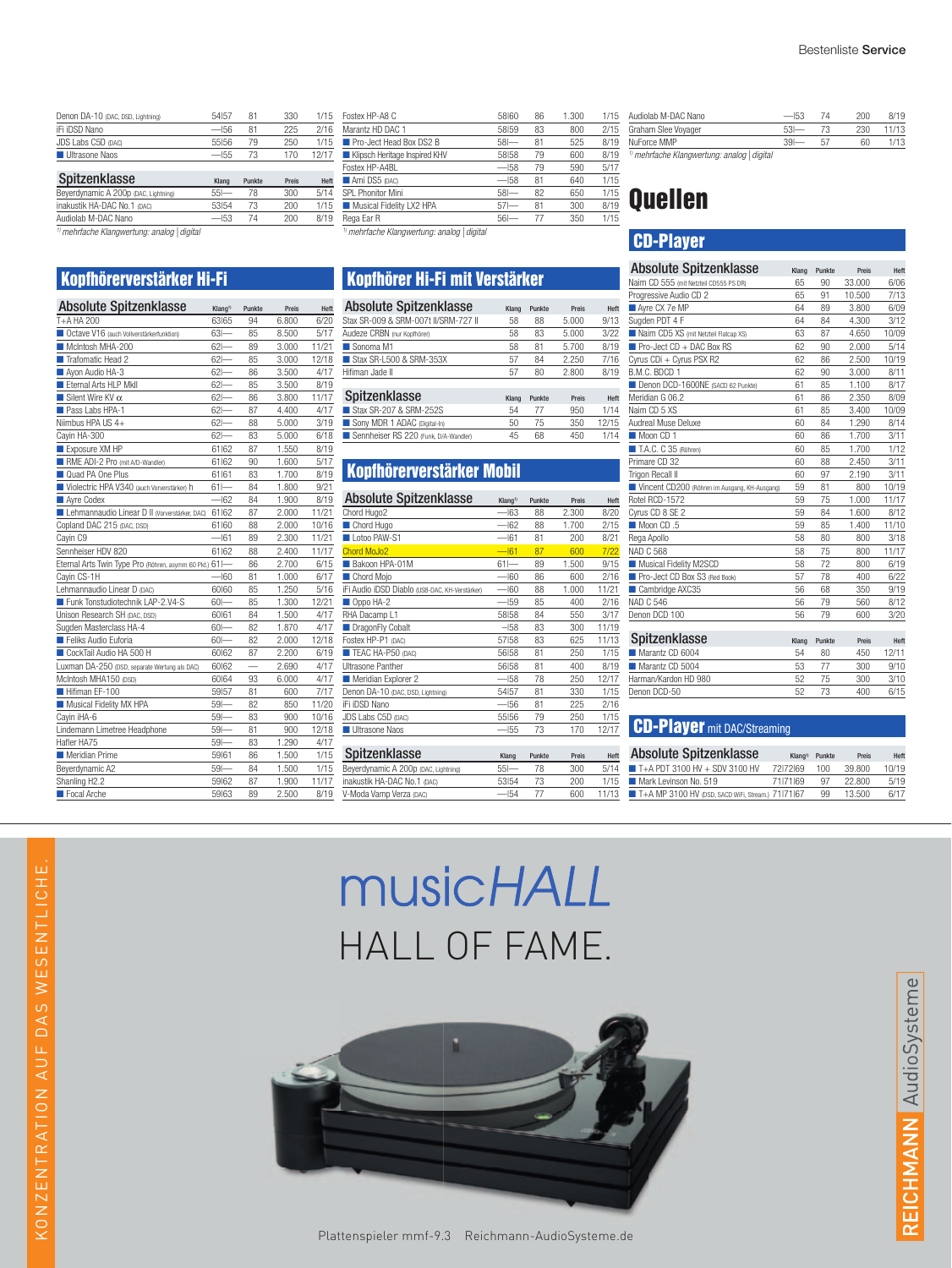| $\blacksquare$ T+A MP 2500                      | 71 70 67  | 99 | 8.700  | 01/21 |
|-------------------------------------------------|-----------|----|--------|-------|
| AVM MP8.3                                       | 71 71 67  | 98 | 11.000 | 6/21  |
| Accustic Arts Player II MK2                     | 70170167  | 97 | 14.900 | 7/20  |
| T+A PDP 3000 HV (DSD, SACD)                     | 67        | 97 | 12.900 | 2/15  |
| Ayon CD-35                                      | 70 69 68  | 96 | 9.340  | 6/17  |
| Marantz SA-10                                   | 69 69 69  | 98 | 7.000  | 5/17  |
| T+A MP 2000 R MkII (WiFi, Streamer)             | 68 68 66  | 97 | 5.900  | 10/16 |
| Mark Levinson No. 5101 A5                       | 68 68 66  | 94 | 6.000  | 6/21  |
| $\blacksquare$ T+A MP8 + DAC 8 DSD              | 68 67 66  | 95 | 6.100  | 3/18  |
| AVM Ovation MP 6.2                              | 70170166  | 97 | 7.500  | 2/16  |
| AVM Ovation CD 8.2                              | 70170166  | 96 | 8.500  | 10/17 |
| McIntosh MCT450/D150 (SACD, USB)                | 66        | 94 | 9.870  | 6/15  |
| Meitner MA2 (Referenz-D/A-Wandler)              | 66        | 96 | 11.900 | 2/13  |
| Marantz SACD 30n (SACD)                         | 68 67 65  | 95 | 3.000  | 01/21 |
| Ayon CD 10 II Signature (DSD-Upsampling)        | 67 67 65  | 91 | 5.000  | 3/20  |
| T+A MP 1000 E                                   | 66 66 65  | 91 | 4.700  | 1/17  |
| AVM Evolution MP 5.2 (DSD, Röhren)              | 65        | 95 | 5.290  | 6/15  |
| Musical Fidelity NuVista CD                     | 65        | 91 | 9.500  | 1/16  |
| Audio Research CD6 (2 Toslink, RCA, USB)        | 65        | 93 | 9.900  | 6/14  |
| Aesthetix Romulus (Dig-In, USB, Symm.)          | 65        | 92 | 9.950  | 5/15  |
| Denon DCD-A110 (Hires-PCM nur über DVD-R)       | 67 66 64  | 89 | 3.000  | 12/20 |
| Eternal Arts DP Mk2 (Röhre, Halbleiter)         | 166164    | 88 | 2.000  | 3/20  |
| Technics SL-G700 (SACD, Streaming)              | 66 66 64  | 90 | 2.500  | 10/19 |
| Canor CD 2.10                                   | 66 66 64  | 89 | 3.500  | 10/21 |
| Pioneer PD-50 AE (SACD Stereo)                  | 66 65 64  | 90 | 2.000  | 12/19 |
| Pioneer PD-70AE (SACD Stereo, DSD)              | 66 65 64  | 91 | 2.500  | 12/17 |
| Audia Flight FL CD Three S (inkl. DAC-Platine)  | 66 65 64  | 89 | 3.160  | 01/21 |
| Primare CD35 Prisma                             | 65 66 64  | 92 | 3.200  | 8/18  |
| Suaden Fusion 21                                | 64        | 88 | 3.000  | 1/17  |
| AVM Evolution CD 5.2 (Röhre)                    | 64        | 79 | 4.000  | 10/12 |
| Restek Epos+ (Dig-In, Symm.)                    | 64        | 90 | 5.000  | 5/15  |
| Wadia S 7i (USB 65 Punkte)                      | 64        | 93 | 16.600 | 4/11  |
| North Star Blue Diamond                         | 64 64 63  | 89 | 2.475  | 7/16  |
| Luxman D-N150                                   | 64 64 63  | 88 | 3.000  | 7/19  |
| Musical Fidelity M6scd                          | $-164163$ | 88 | 2.500  | 11/17 |
| Creek Evolution 100CD                           | $-164162$ | 88 | 2.000  | 5/16  |
| Quad Artera Play                                | 63 63 63  | 86 | 2.000  | 5/16  |
| Yamaha CD-S2100 (2 Dig-In, USB)                 | 63        | 86 | 2.000  | 3/15  |
| Ayon CD 07s (Röhre)                             | 63        | 89 | 2.450  | 10/12 |
| Moon 260D (Dig-In, USB)                         | 63        | 90 | 2.850  | 5/15  |
| Burmester 089 (1 ana., 2 dig., regelbar)        | 63        | 92 | 14.900 | 4/11  |
| Audiolab 8300 CDQ                               | 63 63 62  | 89 | 1.500  | 8/20  |
| Rega Saturn-R (4 Dig-In, USB)                   | 62        | 86 | 2.400  | 3/15  |
| Marantz SA-14 S1 (SACD)                         | 63 63 62  | 87 | 2.500  | 2/16  |
| Marantz ND8006                                  | 62 62 61  | 87 | 1.200  | 4/18  |
| Advance Paris X-Stream 9                        | 62 62 60  | 82 | 990    | 4/18  |
| Musical Fidelity M3CD (2 Dig-In, USB)           | 61        | 83 | 1.400  | 3/15  |
| Magnat MCD 1050 (2 Dig-In, USB)                 | 61        | 86 | 1.700  | 8/14  |
| Unison CD Uno                                   | 61        | 85 | 2.300  | 6/17  |
| AMC XCDI-vt (2 Dig-In, USB)                     | 60        | 84 | 1.050  | 8/14  |
| Arcam CDS50 (SACD, Streaming)                   | 61 61 59  | 84 | 850    | 10/19 |
| Pro-Ject CD Box DS2                             | 61 61 58  | 85 | 700    | 10/19 |
| Creek Evo 50 CD (2 Toslink, 2 RCA, USB, regel.) | 56        | 83 | 1.150  | 6/14  |
| Onkyo C-N 7050                                  | 57 51 54  | 73 | 400    | 2/16  |

*1)mehrfache Klangwertung: DSD| PCM 24/96 | PCM 16/44,1*

## Mobile Player

| <b>Absolute Spitzenklasse</b>                        | Klang    | Punkte | Preis  | Heft  |
|------------------------------------------------------|----------|--------|--------|-------|
| Cayin N8                                             | 66166163 | 93     | 3.600  | 8/19  |
| Sony DMP-Z1                                          | 66 65 63 | 95     | 9.0 00 | 8/19  |
| HiBy R6 2020                                         | 65 65 63 | 92     | 900    | 8/21  |
| Fiio M15                                             | 65 65 63 | 92     | 1.400  | 8/20  |
| Astell&Kern CUBF                                     | 65 64 63 | 91     | 1.700  | 8/19  |
| Astell&Kern A&futura SE100                           | 65       | 92     | 1.800  | 9/18  |
| Astell&Kern A&futura SE 200                          | 65 64 63 | 92     | 1.900  | 8/20  |
| Astell&Kern KANN                                     | 64       | 90     | 1.100  | 7/17  |
| iBasso DX300                                         | 64 64 62 | 90     | 1.200  | 8/21  |
| Questyle QPM                                         | 64 64 62 | 86     | 1.900  | 8/20  |
| Astell&Kern AK300 (optional: Dock, Ripper, Recorder) | 63       | 88     | 1.000  | 8/16  |
| Hugo2/2Go                                            | 63 63 62 | 88     | 3.500  | 8/20  |
| Questyle QP 2R                                       | 63 63 61 | 83     | 1.300  | 8/19  |
| Cayin N3Pro                                          | 63 63 60 | 86     | 600    | 3/21  |
| Shanling M3X                                         | 62 62 60 | 84     | 340    | 8/21  |
| Basso DX160 V2020                                    | 62162160 | 85     | 400    | 8/20  |
| Shanling M6                                          | 62 62 60 | 86     | 500    | 8/20  |
| Basso DX 150                                         | 62       | 87     | 600    | 12/18 |
| Astell&Kern AK70                                     | 62       | 85     | 650    | 3/17  |
| Hiby R6                                              | 62 62 60 | 87     | 700    | 8/20  |
| Calyx M Player (HiRes, micro SD, SD-Card)            | 62       | 87     | 1.000  | 12/14 |
| Shanling M5S                                         | 61 61 59 | 82     | 400    | 8/19  |
| Pioneer XDP-02U                                      | 61       | 81     | 300    | 9/18  |

| FiiO X3 Mk III (ohne SD-Card, spielt 24/192 und DSD) | 60                                                       | 85 | 200 | 12/17 |  |  |  |
|------------------------------------------------------|----------------------------------------------------------|----|-----|-------|--|--|--|
| Fiio M9                                              | 60 60 58                                                 | 80 | 280 | 8/19  |  |  |  |
| Fiio M7                                              | 60                                                       | 79 | 200 | 12/18 |  |  |  |
| iBasso DX90 (SD-Card, spielt 24/192)                 | 59                                                       | 82 | 400 | 2/15  |  |  |  |
| Sony NW-A 105                                        | 58158156                                                 | 76 | 350 | 8/21  |  |  |  |
| Sony NW-ZX300 (spielt 32/384 und DSD)                | 58                                                       | 80 | 700 | 12/17 |  |  |  |
| Sony NWZ-F886 (spielt FLAC, 24/192)                  | 57                                                       | 83 | 330 | 1/13  |  |  |  |
|                                                      | Il mobilecto de Vlancuschuse, DCD   DCMO4/OC   DCM 10/44 |    |     |       |  |  |  |

*1)mehrfache Klangwertung: DSD| PCM24/96 | PCM 16/44*

## Musik-Server

| Absolute Spitzenklasse                | Klang1)          | Punkte | Preis  | Heft  |
|---------------------------------------|------------------|--------|--------|-------|
| ReQuest The Beast                     | $71 - 71$        | 101    | 29.750 | 9/15  |
| Burmester 111 Musiccenter             | 71 71 69         | 101    | 32.850 | 5/18  |
| Purist Statement 7                    | $70 - 68$        | 98     | 19.800 | 9/15  |
| Playback Desings Syrah + Merlot       | 69 69 68         | 94     | 15.900 | 8/16  |
| Burmester MC 151                      | $69 - 67$        | 96     | 15,800 | 9/15  |
| DAS Model 2                           | 68 68 67         | 93     | 13.000 | 9/18  |
| Astell&Kern AK500 (Netzteil+Amp)      | 68 67 66         | 95     | 12.750 | 9/15  |
| AVM Music Server ML 6.2S              | 67  65  64       | 94     | 8.900  | 9/15  |
| AVM Music Server ML 8.2S              | 67  65  64       | 93     | 11.900 | 7/14  |
| Naim HDX (Audio)                      | 66 65 64         | 93     | 8.000  | 10/08 |
| Aurender A100                         | 66 65 64         | 90     | 4.200  | 11/19 |
| QAT MS5                               | $65 - 65$        | 90     | 5.900  | 9/15  |
| DigiBit Aria 2                        | 65 65 64         | 91     | 4.200  | 2/17  |
| audiodata MS I SE/JRiver/Evo DAC AD   | 65 65 63         | 90     | 2.070  | 11/19 |
| Antipodes Ex                          | 65 65 62         | 90     | 5.000  | 11/19 |
| Musical Fidelity M6 Encore Connect    | 64 64 64         | 89     | 4.200  | 2/17  |
| <b>Entotem Plato</b>                  | 65 66 63         | 89     | 4.500  | 8/16  |
| Auralic Altair                        | 65 65 63         | 91     | 2.000  | 2/17  |
| Digibit Aria Piccolo+                 | 65 65 63         | 89     | 2.500  | 9/18  |
| Sooloos Ensemble + Control 10 (Audio) | $-164163$        | 88     | 9.300  | 12/09 |
| Sooloos Media Core 200 (Audio)        | $-164163$        | 91     | 2.600  | 4/11  |
| Audiodata MS II                       | $64 - 63$        | 89     | 2.120  | 9/16  |
| Cocktail Audio X-45                   | 64 63 60         | 88     | 2.000  | 6/18  |
| Cocktail Audio X-35                   | 62               | 84     | 1.700  | 11/17 |
| Sony HAP-Z1ES                         | $-162$<br>$64 -$ | 88     | 2.000  | 8/16  |
| Ami HiFi Purist Mini                  | $62 - 62$        | 83     | 1.900  | 8/16  |
| Bluesound Vault 2i                    | 62 62 61         | 84     | 1.300  | 11/19 |
| Bluesound Vault2                      | 62 62 61         | 84     | 1.300  | 8/16  |
| Auralic Aries Mini                    | 60160159         | 81     | 500    | 1/16  |
| Cocktail Audio X40 (DSD, HDMI, XLR)   | 58159159         | 87     | 1.400  | 2/15  |
| QNAP TBS-453DX (ohne Massenspeicher)  | 55 58 56         | 79     | 630    | 7/20  |
| ONAP HS 453 DX                        | 58 58 56         | 80     | 650    | 7/19  |
|                                       |                  |        |        |       |

Spitzenklasse Klang1) Punkte Preis Heft ■ Cocktail Audio X-30{(Audio)} 53|52|52 79 1.000 11/13 *1)mehrfache Klangwertung: HiRes-Streaming |USB| PCM 16/44,1*

## Musik-Streamer

| <b>Absolute Spitzenklasse</b>            | Klang <sup>1)</sup> | Punkte | Preis  | Heft  |  |  |
|------------------------------------------|---------------------|--------|--------|-------|--|--|
| $T+A$ SDV 3100 HV                        | 72 72 69            | 100    | 24.900 | 10/19 |  |  |
| dCS Bartok                               | 72171169            | 99     | 13.000 | 01/21 |  |  |
| Mark Levinson No. 519                    | 71 71 69            | 97     | 22.800 | 5/19  |  |  |
| Ayre QX-5 Twenty                         | 71 71 67            | 94     | 10.500 | 6/20  |  |  |
| AVM MP8.3                                | 71 71 67            | 98     | 11.000 | 6/21  |  |  |
| T+A MP 3100 HV (DSD, SACD WiFi, Stream.) | 71 71 67            | 99     | 13.500 | 6/17  |  |  |
| $T+AMP2500$                              | 71 70 67            | 99     | 8.700  | 01/21 |  |  |
| I inn Klimax DS/1                        | $-170$ 68           | 96     | 15.850 | 1/12  |  |  |
| Burmester 150                            | $-170169$           | 96     | 10.800 | 7/16  |  |  |
| MERGING+NADAC                            | 70170169            | 98     | 13.625 | 2/18  |  |  |
| Technics SU-R1                           | 70170168            | 97     | 7.000  | 2/16  |  |  |
| Avon S-10                                | 70170168            | 93     | 7.500  | 4/18  |  |  |
| AVM Ovation MP6.2                        | 70170166            | 97     | 7.500  | 2/16  |  |  |
| Naim NDS                                 | $-170$ 68           | 98     | 10.800 | 10/12 |  |  |
| $T+AMP3000HV$                            | $-170$ 68           | 99     | 7.900  | 6/13  |  |  |
| Naim NDX 2                               | 69 70 68            | 98     | 6.000  | 11/18 |  |  |
| Krell Vanguard Universal DAC             | 69 69 68            | 95     | 6.000  | 3/19  |  |  |
| Linn Akurate DSM/1 (Dig.-In, HDMI)       | 69 69 67            | 96     | 6.950  | 7/15  |  |  |
| Auralic Aries G2.1+ Vega 2.1             | 69 69 67            | 97     | 11.080 | 10/20 |  |  |
| Agua LinQ + La Voce S3                   | 69 68 67            | 91     | 9.440  | 10/20 |  |  |
| Lindemann musicbook:25 DSD               | 68 68 68            | 97     | 4.780  | 3/17  |  |  |
| Bryston BR20                             | 68 68 68            | 96     | 7.560  | 6/21  |  |  |
| T+A MP 2000 R (Dig.-In, WiFi, CD)        | 68 68 66            | 97     | 4.900  | 7/15  |  |  |
| Naim NDX (Version 2016)                  | 68 68 66            | 93     | 4.900  | 12/16 |  |  |
| Naim NAC-N 272 (Dig.-In, WiFi)           | 68 68 66            | 94     | 5.000  | 7/15  |  |  |
| Mark Levinson No. 5101 A5                | 68 68 66            | 94     | 6.000  | 6/21  |  |  |
| I I inn Selekt                           | 68 67 67            | 94     | 4.760  | 5/19  |  |  |
| $T+A MP8 + DAC 8 DSD$                    | 68 67 66            | 95     | 6.100  | 3/18  |  |  |
| Naim ND5 XS + XPS DR (Dig.-In)           | $-6766$             | 94     | 8.780  | 1/12  |  |  |
|                                          |                     |        |        |       |  |  |

| AVM Evolution MP 5.2 (CD, DSD, Dig.-In)      | 68 68 65           | 95 | 5.290 | 6/15  |
|----------------------------------------------|--------------------|----|-------|-------|
| Marantz SACD 30n (SACD)                      | 68 67 65           | 95 | 3.000 | 01/21 |
| Auralic Aries G1 + Vega G1                   | 68 67 65           | 95 | 6.000 | 3/19  |
| AVM Evolution SD 3.2 (DSD, Dig.-In)          | 68 66 65           | 92 | 4.500 | 2/15  |
| Atoll ST300                                  | 67 67 66           | 90 | 3.000 | 2/22  |
| Moon Neo 280 D Mind                          | 67 67 65           | 93 | 3.400 | 10/19 |
| Atoll MS120                                  | 66 66 66           | 88 | 1.200 | 01/21 |
| Linn Majik DS V2 (Raumkorrektur)             | $  66$ $65$        | 92 | 2.400 | 5/15  |
| Atoll ST200 Signature                        | 66 66 65           | 89 | 2.000 | 5/19  |
| YBA MP 100SE                                 | 66 66 65           | 90 | 2.200 | 12/16 |
| Primare NP 30                                | $  66$ $65$        | 92 | 2.500 | 10/16 |
| Naim ND5 XS (Dig.-In)                        | $  66$ $65$        | 91 | 3.280 | 1/12  |
| Shanling M3.2                                | 66 66 65           | 90 | 3.000 | 7/16  |
| Aurender A100                                | 66 65 64           | 90 | 4.200 | 11/19 |
| Opera-Consonance DSD 1.3 + X5                | 66 66 65           | 90 | 2.200 | 7/16  |
| Lumin T2                                     | 66 66 65           | 92 | 4.500 | 5/19  |
| Technics SL-G700 (CD, SACD)                  | 66 66 64           | 90 | 2.500 | 10/19 |
| Oppo Sonica DAC                              | 65 65 65           | 93 | 1.000 | 1/18  |
| Arcam ST60                                   | 65 65 65           | 85 | 1.400 | 3/21  |
| TEAC NT-503                                  | 65 65 64           | 93 | 1.200 | 2/16  |
| Teac NT-505                                  | 65 65 64           | 92 | 1.400 | 12/19 |
| Cayin iDAP-6 + iDAC-6 (Bluetooth-Hub)        | 65 65 64           | 88 | 2.300 | 4/18  |
| Auralic Aries LE (nur Dig.-Out)              | $  -$              |    | 1.000 | 11/14 |
| CAAS DAS                                     | $-164164$          | 87 | 3.800 | 8/16  |
| Pro-Ject Pre S2 Digital +Stream Box S2       | 64 64 63           | 88 | 1.100 | 3/19  |
| Pioneer N-70AE (DSD, Dig.-In)                | 64 64 63           | 89 | 1.300 | 8/17  |
| Pioneer N-70A (DSD, Dig.-In)                 | 64 64 63           | 89 | 1.300 | 3/15  |
| Waversa Wmini HPA (separate Wertung als KHV) | 64 64 63           | 85 | 1.900 | 12/20 |
| Elac Discovery DS-S101-G                     | $-163162$          | 89 | 1.100 | 8/16  |
| Cambridge CXN (Dig.-In, Preamp)              | $-163162$          | 88 | 1.100 | 8/15  |
| Marantz SA-14 S1 (SACD-Laufwerk)             | 63 63 62           | 87 | 2.500 | 2/16  |
|                                              |                    |    |       |       |
| Cocktail Audio N25                           | 63 63 62           | 86 | 1.100 | 3/21  |
| Bluesound Node 2i                            | 62 62 161          | 82 | 550   | 11/19 |
| Bluesound Node (N130)                        | $-162161$          | 86 | 550   | 8/21  |
| Rotel T14 (UKW, DAB+)                        | $-162161$          | 84 | 850   | 2/17  |
| Technics ST-C700 (DSD, Dig.-In)              | 62 62 61           | 89 | 900   | 2/15  |
| Sotm sHP100 + sME200 NEO                     | 62 62 62           | 83 | 1.000 | 12/20 |
| Marantz NA 8005 (Dig.-In)                    | 62 62 61           | 86 | 1.200 | 11/14 |
| Bluesound Vault 2i                           | 62 62 61           | 84 | 1.300 | 11/19 |
| Pioneer N-P01                                | 61 61 60           | 84 | 450   | 10/16 |
| Pioneer N-50A (DSD, Dig.-In)                 | 61 61 60           |    | 600   | 2/15  |
| Cocktail Audio N15                           | 61 61 60           | 84 | 650   | 2/18  |
| Onkyo T 4070                                 | $-6160$            | 86 | 800   | 1/13  |
| Pro-Ject Stream Box DS                       | $-161160$          | 82 | 735   | 3/12  |
| Bluesound Node 2                             | $-161160$          | 84 | 550   | 11/16 |
| Yamaha CD-N500                               | $-161160$          | 87 | 500   | 1/13  |
| Arcam CDS50 (SACD, CD)                       | 61 61 59           | 84 | 850   | 10/19 |
| Marantz NA 6005 (Dig.-In)                    | 61 60 59           | 82 | 600   | 3/15  |
| Cabasse Stream Source                        | $-160159$          | 80 | 350   | 11/16 |
| Denon DNP-F109                               | $-160159$          | 83 | 400   | 1/13  |
| Advance Paris WTX Stream Tube                | $-160159$          | 79 | 400   | 5/22  |
| Bluesound Node (nur USB-A-Eingang)           | $-60,59$           | 83 | 450   | 3/15  |
| Fi Zen Stream + Zen DAC V2i                  | 59159158           | 77 | 560   | 1/22  |
| Sonos Connect (nur Dig.-Out, Switch)         | $\vdash$<br>$-158$ | 79 | 350   | 3/15  |
| NuPrime Omnia WR-1                           | $-157157$          | 74 | 380   | 4/21  |
| Onkyo C-N 7050 (CD-Laufwerk)                 | 57 51 54           | 73 | 400   | 2/16  |

*1)mehrfache Klangwertung: DSD | PCM 24/96 | PCM 16/44,1*

## Festplatten/NAS-Server

| <b>Absolute Spitzenklasse</b>                          | Punkte | Preis | Heft  |
|--------------------------------------------------------|--------|-------|-------|
| Aurender N10                                           | 20     | 8.700 | 9/18  |
| Asset NAS/RipNAS                                       | 19     | 1.940 | 9/16  |
| Cocktail Audio X-50 Pro                                | 19     | 4.000 | 12/19 |
| NAD M50.2                                              | 19     | 4.500 | 8/17  |
| Melco N1ZH60                                           | 19     | 4.750 | 9/16  |
| T+A MP200 (Streamer, CD-Laufwerk, ext. USB-Festplatte) | 19     | 4.400 | 12/21 |
| SilentMax Mini BS (NAS, Server)                        | 18     | 800   | 11/21 |
| Nucleus by Roon (2020)                                 | 18     | 1.500 | 10/20 |
| Nucleus by Roon                                        | 18     | 1.500 | 9/18  |
| Melco N1A H60/2                                        | 18     | 2.500 | 11/17 |
| Digibit Aria Piccolo                                   | 18     | 2.950 | 7/17  |
| Melco D100 + N100 (Server und Ripper)                  | 18     | 3.000 | 3/19  |
| Auralic Aries G2.1                                     | 18     | 4.580 | 10/20 |
| x-odos xolone                                          | 18     | 5.950 | 9/16  |
| Melco N10                                              | 18     | 7.553 | 10/20 |
| Cocktail Audio X50                                     | 17     | 1.800 | 2/17  |
| HFX RipNAS Solid V4                                    | 17     | 2.000 | 11/17 |
| Naim Uniti Core                                        | 17     | 2.350 | 10/17 |
| innuOS ZENith MKII                                     | 17     | 2.700 | 11/17 |
| Lumin U1 Mini & L1                                     | 17     | 3.400 | 7/19  |
| Technics ST-G30                                        | 17     | 4.000 | 9/16  |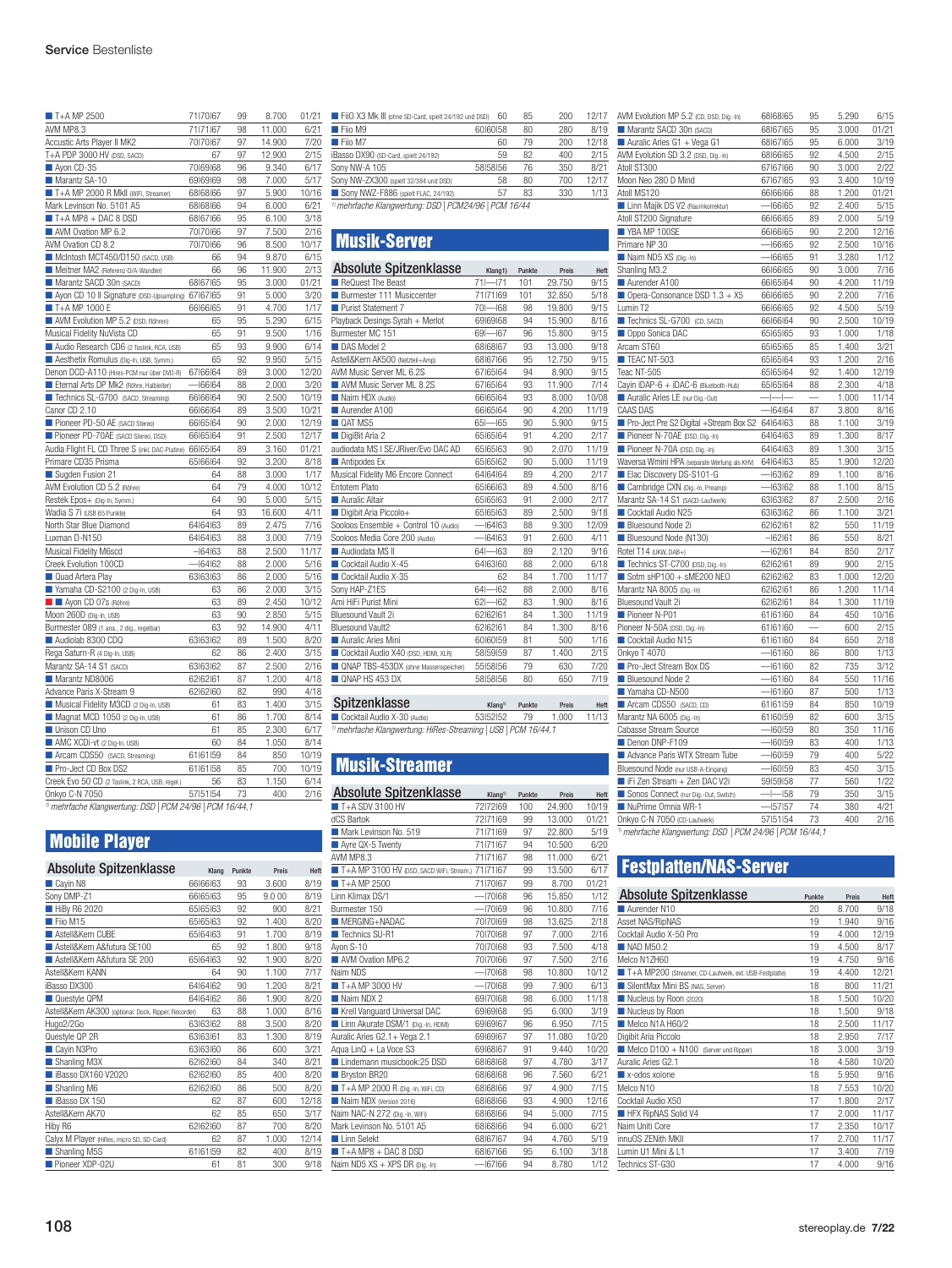| Aurender X100                                    | 17 | 4.300 | 9/16  |
|--------------------------------------------------|----|-------|-------|
| QNAP HS-251+ (ohne Festplatten)                  | 16 | 390   | 2/18  |
| Zenion i3V-v7 mit Euphony Drive                  | 15 | 1.400 | 1/18  |
| Agua LinQ                                        | 15 | 5.680 | 10/20 |
| Synology DS218+ (inkl. 2x2TB)                    | 12 | 500   | 12/19 |
| SOtM sMS-1000SQ                                  | 12 | 4.000 | 9/16  |
| QNAP TS-251D (Leergehäuse)                       | 11 | 270   | 3/21  |
| Asustor AS5202T (Leergehäuse)                    | 11 | 340   | 3/21  |
| Western Digital MyCloud EX 2 Ultra (inkl. 2x2TB) | 9  | 300   | 12/19 |
| Synology DS220j (Leergehäuse)                    | 7  | 160   | 3/21  |
|                                                  |    |       |       |

## D/A-Wandler

| <b>Absolute Spitzenklasse</b>                             | Klang <sup>1)</sup>  | Punkte   | Preis          | Heft          |
|-----------------------------------------------------------|----------------------|----------|----------------|---------------|
| $\blacksquare$ T+A SDV 3100 HV                            | 72172169             | 100      | 24.900         | 10/19         |
| Brinkmann Nyquist                                         | 70170168             | 95       | 15.000         | 6/18          |
| Rupert Neve Fidelice Precision DAC                        | 70 69 67             | 97       | 5.648          | 11/20         |
| Meitner MA-1 V2                                           | 69169169             | 97       | 7.900          | 12/18         |
| Krell Vanguard Universal DAC<br>Auralic Vega 2.1          | 69 69 68<br>69 69 67 | 95<br>97 | 6.000<br>6.500 | 3/19<br>10/20 |
| Nagra HD DAC/MPS                                          | $-169168$            | 100      | 22.500         | 11/14         |
| McIntosh D-1100                                           | 69 68 68             | 97       | 9.550          | 5/17          |
| Accustic Arts TUBE DAC II Mk3                             | 69 68 68             | 93       | 10.000         | 8/17          |
| Nagra Classic DAC                                         | 69168168             | 94       | 12.500         | 5/16          |
| Playback MPD-3 DAC (DSD)                                  | $-$ 69168            | 97       | 7.900          | 2/14          |
| Ayre QB-9 DSD (DSD/PCM, nur USB)                          | 69 69 66             | 95       | 3.480          | 2/15          |
| Wadia di322                                               | 69168166             | 96       | 4.400          | 3/16          |
| McIntosh D150 (Pegelregelung)                             | 69169166             | 97       | 3.980          | 6/15          |
| Agua La Voce S3                                           | 69 68 67             | 91       | 3.760          | 10/20         |
| Luxman DA-250                                             | 68 68 67             | 94       | 2.690          | 4/17          |
| Chord DAVE                                                | 68 68 67             | 93       | 11.800         | 6/16          |
| SOtM sDP-1000EX                                           | 68 68 67             | 91       | 4.000          | 9/16          |
| T+A DAC8 DSD<br>Auralic Aries Vega G1                     | 68 67 66             | 95       | 2.750          | 2/16          |
| Fi Pro iDSD (DSD-Remaster, Röhre, Halbleiter)             | 68 67 65<br>67 67 66 | 95<br>92 | 3.800<br>2.950 | 3/19<br>3/20  |
| Ayon CD 10 II Signature (DSD-Upsampling)                  | 67 67 65             | 91       | 5.000          | 3/20          |
| Sugden Masterclass DAC-4                                  | $  67$ $65$          | 89       | 2.000          | 7/17          |
| Moon Neo 280 D Mind (Streaming)                           | 67 67 65             | 93       | 3.400          | 10/19         |
| Opera-Consonance Ref. DSD 1.1                             | 67 67 64             | 92       | 2.070          | 2/16          |
| Focal Arche                                               | 66 67 64             | 93       | 2.500          | 8/19          |
| Vincent DAC 7 (Röhre, Halbleiter)                         | 66 66 65             | 89       | 1.500          | 3/20          |
| RME ADI-2 DAC FS                                          | 66 66 64             | 93       | 1.000          | 8/20          |
| Eternal Arts DP Mk2 (Röhre, Halbleiter)                   | $  66$ $64$          | 88       | 2.000          | 3/20          |
| MFE Tube DAC SE                                           | 66 66 64             | 88       | 3.900          | 3/20          |
| Ayre Codex                                                | 66 66 64             | 88       | 1.900          | 8/19          |
| Atoll DAC 200 (WLAN, Pegelr., KH)                         | $  65$ $63$          | 92       | 1.500          | 6/15          |
| NAD Master M51                                            | 67 65 63             | 93       | 1.700          | 3/13          |
| Opera-Consonance DSD 1.3                                  | 66 66 64             | 90       | 1.600          | 7/16          |
| Burmester 113 (Bluetooth)                                 | $  65$ $63$          | 90       | 2.490          | 6/12          |
| Shanling H1.2                                             | 66 66 64             | 90       | 1.200          | 2/16          |
| Vincent DAC-1MK (Halbleiter)<br>Arcam ST60                | 65 65 65<br>65 65 65 | 84<br>85 | 850<br>1.400   | 3/21<br>3/21  |
| Pro-Ject DAC Box RS (Röhre, Halbleiter)                   | -165164              | 93       | 950            | 5/14          |
| Musical Fidelity MX-DAC (DSD)                             | 65 65 64             | 89       | 1.000          | 6/15          |
| Cayin iDAC-6 (DSD)                                        | 65 65 64             | 89       | 900            | 10/16         |
| Pro-Ject Pre Box RS Digital (Dig. In)                     | $-165165$            | 91       | 1.260          | 6/14          |
| Cambridge Audio DacMagic 200M                             | 65 64 64             | 90       | 500            | 4/21          |
| Cyrus PRE Qx DAC (Pegelregler, Analog-In)                 | $-165162$            | 91       | 1.980          | 9/13          |
| Pro-Ject Pre Box S2 Digital                               | 64 64 63             | 88       | 365            | 3/19          |
| Fi Audio iDSD Micro (DSD)                                 | 64 64 62             | 89       | 500            | 2/15          |
| Cocktail Audio N25                                        | 63 63 62             | 86       | 1.100          | 3/21          |
| Rega DAC                                                  | $-163162$            | 89       | 800            | 9/13          |
| Sotm sHP100 (DAC, Kopfh.verst. und Vorverst.) 62162162    |                      | 83       | 750            | 12/20         |
| Pro-Ject Pre Box DS2 Digital (DAC, KHV, Pre) 62162162     |                      | 78       | 800            | 8/20          |
| Restek MDAC+                                              | $-163162$            | 87       | 1.600          | 9/12          |
| Hegel HD 11                                               | $-163161$            | 85       | 1.050          | 5/12          |
| Rotel RDD 1580 (BT, KH)<br>TEAC UD-501 (Kopfhörer)        | $-162161$<br>-162161 | 89<br>92 | 750<br>800     | 6/15          |
| Cayin DAC 11 (Röhre, Kopfhörer regelbar)                  | $-162161$            | 86       | 1.200          | 12/13<br>6/13 |
| Musical Fidelity M1SDAC (Pegelreg.)                       | 62 62 61             | 89       | 1.150          | 6/13          |
| Arcam AirDac                                              | -161160              | 77       | 500            | 10/15         |
| Matrix Audio Mini i-Pro (Pegelr., KH, DSD)                | 62 62 61             | 87       | 600            | 6/15          |
| Violectric DAC V 800 (Pegelregelung)                      | -162160              | 88       | 990            | 11/10         |
| Meridian Director                                         | -161 160             | 89       | 555            | 10/13         |
| AMI DDH-1                                                 | -161160              | 89       | 590            | 1/14          |
| Fi Zen DAC V2i                                            | 59 59 58             | 77       | 160            | 1/22          |
| LH Labs Geek Out 1000 (DSD)                               | 58 58 57             | 82       | 300            | 2/15          |
| Block DAC 100                                             | -159157              | 80       | 500            | 4/12          |
| Musical Fidelity V-DAC II                                 | -159157              | 78       | 250            | 4/12          |
| NuPrime Omnia WR-1                                        | -157157              | 74       | 380            | 4/21          |
| 1) mehrfache Klangwertung: DSD   PCM 24/96   PCM 16/44, 1 |                      |          |                |               |

## Phono

## **Plattenspieler**

| Absolute Spitzenklasse                                                            | Klang    | Punkte   | Preis           | Heft          |
|-----------------------------------------------------------------------------------|----------|----------|-----------------|---------------|
| Burmester 217                                                                     | 62       | 90       | 19.900          | 9/21          |
| Transrotor Massimo/SME5009 & Merlo Ref.                                           | 60       | 85       | 12.960          | 5/18          |
| Clearaudio Ovation/Tracer & Talisman V2Gold                                       | 58       | 82       | 8.900           | 6/18          |
| Thales TTT-Slim II/Easy & EMT HSD 006                                             | 58       | 82       | 10.000          | 6/18          |
| EAT Forte/E-Go & Yosegi                                                           | 58       | 85       | 15.900          | 5/13          |
| Perpetuum Ebner PE7070 + EMT HSD 006<br>Acoustic Solid Solid Edition (Paketpreis) | 57<br>57 | 82<br>84 | 9.000           | 1/22<br>6/22  |
| Mark Levinson No. 515                                                             | 57       | 81       | 9.950<br>14.000 | 4/19          |
| Music Hall mmf-11.3 + Ortofon Cadenza Black                                       | 56       | 79       | 5.900           | 3/21          |
| Acoustic Signature Maximus NEO + TA500                                            | 56       | 82       | 6.250           | 4/22          |
| Mark Levinson No. 5105 + MC Quintet Black S                                       | 56       | 79       | 7.500           | 11/20         |
| Transrotor Classic.3/SME V9 & Merlo Reference                                     | 56       | 81       | 14.200          | 5/13          |
|                                                                                   |          |          |                 |               |
| Spitzenklasse                                                                     | Klang    | Punkte   | Preis           | Heft          |
| Technics SL1210 GAE + Nagaoka JT-1210                                             | 55       | 79       | 4.500           | 7/20          |
| Perpetuum Ebner 4040 MK 2 Gold Edition                                            | 55       | 82       | 4.545           | 11/20         |
| Zavfino Copperhead X                                                              | 55       | 79       | 6.100           | 4/22          |
| Rega RP 10/Apheta 2                                                               | 55       | 78       | 6.300           | 4/16          |
| Soulines Kubrick DCX + Talk 6 + v.d.H. MC10                                       | 55       | 77       | 6.300           | 6/21          |
| Clearaudio Innovation Basic/TT5 & Essence                                         | 55       | 79       | 6.890           | 4/16          |
| Transrotor Crescendo/TR 5012 & Merlo Ref.                                         | 55       | 83       | 8.260           | 8/12          |
| Transrotor Jupiter/SME 5012 & Figaro<br>Acoustic Solid 311 Metall + Shelter 301II | 55<br>54 | 80<br>79 | 9.925<br>2.900  | 9/15<br>9/21  |
| Linn Majik LP12                                                                   | 54       | 76       | 3.450           | 4/19          |
| $\blacksquare$ T+A G 2000 R                                                       | 54       | 80       | 5.500           | 6/15          |
| Audio Deva atmo sfera                                                             | 54       | 73       | 4.000           | 11/17         |
| Clearaudio Concept Wood & Essence                                                 | 53       | 78       | 2.000           | 12/15         |
| EAT C-Major                                                                       | 53       | 77       | 2.350           | 11/16         |
| Music Hall mmf-9.3 + Goldring Eroica MC                                           | 53       | 75       | 2.400           | 12/18         |
| AVM Rotation R30.3                                                                | 53       | 76       | 2.500           | 1/22          |
| Elac Miracord 90                                                                  | 53       | 76       | 2.500           | 3/17          |
| Pro-Ject Xtension 9 Evo & Ortofon Q. Black                                        | 53       | 77       | 2.650           | 8/18          |
| ■ VPI Scout 1.1                                                                   | 53       | 77       | 2.750           | 1/15          |
| Acoustic Solid Vintage                                                            | 53       | 76       | 2.950           |               |
| 9/17 Acoustic Solid 113 Bubinga                                                   | 53       | 78       | 3.000           | 1/15          |
| Pro-Ject 175 Vienna Philharmonic                                                  | 53       | 75       | 7.000           | 5/18          |
| Thorens TD403DD                                                                   | 52       | 76       | 1.400           | 4/22          |
| Music hall mmf 7.3 + Goldring Eroica                                              | 52       | 75       | 1.900           | 9/21          |
| Thorens TD1500                                                                    | 52       | 76       | 2.000           | 7/22          |
| Music Hall mmf 9.1 & Goldring Eroica LX<br>Acoustic Solid Solid 111 Metall        | 52<br>52 | 75<br>77 | 2.000<br>2.170  | 10/14<br>4/19 |
| Transrotor Jupiter                                                                | 52       | 75       | 2.500           | 9/15          |
| Perpetuum Ebner 1010 Mk2                                                          | 52       | 73       | 2.650           | 4/19          |
| Clearaudio Performance DC & Virtuoso V2                                           | 52       | 78       | 2.850           | 4/13          |
| Perpetuum Ebner 1000 & Ortofon 2M Red                                             | 51       | 74       | 1.500           | 6/17          |
| Teac TN-5BB & Ortofon 2M Red                                                      | 51       | 75       | 1.600           | 5/21          |
| Clearaudio Concept Active + Concept MM                                            | 51       | 76       | 2.020           | 4/19          |
| Mobile Fidelity Studio Deck Plus                                                  | 50       | 71       | 1.300           | 9/17          |
| Pro-Ject RPM 5 Carbon                                                             | 50       | 72       | 1.345           | 2/19          |
| EAT B-Sharp                                                                       | 50       | 72       | 1.400           | 5/17          |
| Acoustic Solid 110 Metall + Ortofon 2M Red                                        | 50       | 71       | 1.450           | 2/20          |
| Perpetuum Ebner PE 800                                                            | 49       | 72       | 1.000           | 8/18          |
| AVID Ingenium Plug & Play                                                         | 49       | 70       | 1.400           | 5/19          |
| Magnat MT-990                                                                     | 48       | 71       | 1.000           | 4/19          |
| Elac Miracord 70                                                                  | 48       | 68       | 1.200           | 5/18          |
| Dual C526                                                                         | 47       | 69       | 1.000           | 10/18         |
| Rekkord F400                                                                      | 46       | 67       | 700             | 5/22          |
| Music Hall mmf-3.3<br>Reloop Turn5                                                | 46<br>46 | 66<br>71 | 700<br>800      | 2/19<br>1/19  |
| Pro-Ject X1                                                                       | 46       | 68       | 800             | 2/20          |
| EAT Prelude                                                                       | 46       | 71       | 1.100           | 2/21          |
| Thorens TD 203                                                                    | 45       | 67       | 700             | 4/15          |
| Technics SL-100C                                                                  | 45       | 67       | 900             | 9/21          |
| Edwards Audio TT6                                                                 | 45       | 65       | 900             | 6/21          |
| New Horizon 201                                                                   | 43       | 65       | 700             | 2/21          |
| Pro-Ject Debut Carbon Evo2                                                        |          | 65       | 500             | 2/21          |
| Elipson Omega 100 RIAA BT Carbon Black                                            | 42       |          |                 |               |
| Reloop Turn 3                                                                     | 42       | 62       | 800             | 3/18          |
|                                                                                   | 41       | 61       | 450             | 3/18          |
| Pro-Ject Essential III Record Master                                              | 41       | 61       | 475             | 3/18          |
| NAD C 558 & Ortofon OM 10                                                         | 41       | 59       | 600             | 4/18          |
| Elipson Omega 100-RIAA BT & Ortofon OM 10                                         | 41       | 62       | 600             | 1/17          |
|                                                                                   |          |          |                 |               |
| <b>Obere Mittelklasse</b>                                                         | Klang    | Punkte   | Preis           | Heft          |
| Rega Planar 1<br>TEAC TN-300                                                      | 40<br>40 | 56<br>61 | 380<br>400      | 3/17<br>9/15  |

| TEAC TN-400 BT & AT95E                | 40 | 59 | 500 | 1/17 |
|---------------------------------------|----|----|-----|------|
| Sony PS-HX 500                        | 40 | 59 | 500 | 1/17 |
| Dual CS 460                           | 40 | 59 | 740 | 3/17 |
| Pro-Ject George Harrison Recordplayer | 39 | 58 | 525 | 9/17 |
| $\blacksquare$ Yamaha TT-N 503        | 38 | 56 | 600 | 3/19 |
| Triangle Turntable & Ortofon OM 10    | 35 | 52 | 250 | 8/17 |

## Laufwerk/Tonarm-Kombinationen

| <b>Absolute Spitzenklasse</b>                          | Klang    | Punkte   | Preis          | Heft  |
|--------------------------------------------------------|----------|----------|----------------|-------|
| Thales TTT-Compact II + Statement                      | 65       | 93       | 31.100         | 2/21  |
| Brinkmann Audio Taurus/Tonarm 12.1/RöNt                | 64       | 92       | 22.000         | 6/21  |
| $\blacksquare$ Thiele $\Pi$ 01 + TA01                  | 63       | 90       | 19.000         | 1/22  |
| Garrard $301 +$ SME M2-12R                             | 63       | 91       | 28,000         | 6/20  |
| $\blacksquare$ TW Acustic Raven AC2 + TW 10.5          | 63       | 90       | 20.400         | 11/19 |
| Dr. Feickert Analogue Firebird + AMG 12J2              | 62       | 85       | 14.050         | 11/19 |
| Technics SL-1000R                                      | 62       | 88       | 16.000         | 5/18  |
| $\blacksquare$ SME Model 12 + SME 309                  | 61       | 84       | 9.750          | 11/19 |
| AMG Viella 12                                          | 61       | 88       | 12,800         | 6/12  |
| Feickert Firebird/Kuzma 313                            | 61       | 88       | 13.000         | 6/14  |
| AVM Evolution R5.3                                     | 60       | 85       | 6.000          | 2/19  |
| Acoustic Signature Double X Neo + TA500 Neo 60         |          | 87       | 6.350          | 8/21  |
| VPI Prime Scout 21 + JMW 9-3D                          | 60       | 83       | 7.100          | 7/22  |
| Opera Audio Consonance Air-1                           | 60       | 83       | 7.500          | 9/17  |
| Clearaudio Innovation Compact/Tracer                   | 60       | 88       | 7.650          | 10/20 |
| Transrotor Max/SME 5012                                | 59       | 86       | 8.750          | 6/16  |
| Linn Sondek LP 12/Akito                                | 59       | 81       | 6.100          | 4/16  |
| Thorens TD 907                                         | 59       | 84       | 7.500          | 4/16  |
| Luxman PD 171A/Jelco                                   | 58       | 79       | 7.590          | 8/18  |
| Thorens TD 550/TP 92/12"                               | 58       | 86       | 9.000          | 3/14  |
| Brinkmann Bardo/10.5 (mit Basis HRS R1)                | 58       | 84       | 11.800         | 5/10  |
| <b>EAT Forte</b>                                       | 58       | 85       | 13.900         | 7/09  |
| AVM Rotation R 2.3                                     | 57       | 80       | 3.400          | 11/18 |
| Music Hall mmf-11.1                                    | 57       | 82       | 4.000          | 5/19  |
| Luxman PD-151                                          | 57       | 82       | 4.490          | 9/20  |
| Acoustic Solid Machine Small                           | 57       | 81       | 5.000          | 10/16 |
| Acoustic Signature Triple X/SME 309 (24 Silencer)      | 57       | 82       | 7.780          | 2/14  |
| Roksan Xerxes 20+/Tabriz Zi (mit Shiraz XPS-7)         | 57       | 80       | 8.950          | 12/13 |
| Bergmann Magne System                                  | 57       | 80       | 8.100          | 2/12  |
| EAT C-Sharp                                            | 56       | 80       | 3.000          | 12/14 |
| Wilson Benesh Circle 25                                | 56       | 79       | 6.200          | 8/14  |
| Acoustic Signature Triple X (8 Silencer)               | 56       | 81       | 6.280          | 2/14  |
| Bauer Audio dps 2/Rega RB700                           | 56       | 82       | 4.850          | 6/11  |
| Spitzenklasse                                          |          |          |                |       |
| Vertere DG-1 Dynamic Groove                            | Klang    | Punkte   | Preis<br>3.250 | Heft  |
|                                                        | 55<br>55 | 74<br>77 |                | 4/20  |
| Soulines Dostoyevsky DCX + Talk 6                      |          |          | 3.290          | 4/20  |
| Acoustic Signature Triple X/SME 309 (ohne Silencer) 55 |          | 80       | 5.280          | 2/14  |
| Luxman PD 171/Jelco                                    | 55       | 79       | 6.500          | 11/12 |

| Vertere DG-1 Dynamic Groove                            | 55    | 74     | 3.250 | 4/20  |
|--------------------------------------------------------|-------|--------|-------|-------|
| Soulines Dostoyevsky DCX + Talk 6                      | 55    | 77     | 3.290 | 4/20  |
| Acoustic Signature Triple X/SME 309 (ohne Silencer) 55 |       | 80     | 5.280 | 2/14  |
| Luxman PD 171/Jelco                                    | 55    | 79     | 6.500 | 11/12 |
| Dr. Feickert Analogue Volare + Jelco                   | 54    | 81     | 3.000 | 11/20 |
| Thorens TD-1601                                        | 54    | 80     | 3.000 | 2/20  |
| Tien Audio Nephrite + Tien Audio Viroa LT              | 54    | 77     | 3.000 | 7/20  |
| Technics SL-1200GAE                                    | 54    | 80     | 3.500 | 5/16  |
| Technics SL-1200G                                      | 54    | 80     | 3.500 | 3/17  |
| Nottingham Analogue Ace Spacedeck 294                  | 54    | 72     | 3.600 | 8/18  |
| Bryston BLP-1                                          | 54    | 74     | 4.500 | 3/17  |
| Technics SL-1200GR                                     | 53    | 79     | 1.500 | 5/17  |
| Scheu Analog Cello Maxi                                | 53    | 75     | 2.300 | 2/22  |
| Gold Note Pianosa/Gold Note B5.1                       | 53    | 73     | 2.450 | 8/18  |
| Input Audio Transformer (mit HR-Netzteil)              | 53    | 74     | 2.480 | 4/20  |
| Thorens TD 350/TP 250                                  | 53    | 77     | 2.850 | 7/05  |
| Pear Audio Captain John Handy                          | 52    | 68     | 3.500 | 9/16  |
| AVID Ingenium Plug & Play                              | 51    | 72     | 1.400 | 5/19  |
| Avid Ingenium/Pro-Ject 9cc                             | 51    | 74     | 1.900 | 12/15 |
| Acoustic Solid Classic Wood/WTB 213                    | 51    | 75     | 2.080 | 7/10  |
| T+A G 1260 R                                           | 50    | 71     | 2.000 | 4/11  |
| Dual CS 550                                            | 49    | 71     | 1.200 | 4/16  |
| Opera Consonance Wax Engine                            | 48    | 65     | 1.300 | 7/16  |
| Thorens TD 310/TP 92                                   | 48    | 74     | 1.600 | 4/10  |
| Elac Miracord 60                                       | 47    | 69     | 1.000 | 2/20  |
| Acoustic Signature WOW                                 | 47    | 71     | 1.250 | 8/13  |
| Thorens TD 206/DL103R                                  | 46    | 69     | 1.300 | 5/14  |
| TEAC TN-570                                            | 46    | 68     | 1.000 | 7/16  |
| Scheu Cello/Cantus (mit Tonabnehmer MC Scheu S)        | 46    | 67     | 2.800 | 4/13  |
| Rega RP40 Anniversary                                  | 45    | 67     | 1.000 | 5/14  |
| New Horizon GD 2                                       | 44    | 63     | 700   | 11/18 |
| Elac Miracord 50                                       | 43    | 61     | 500   | 4/19  |
|                                                        |       |        |       |       |
| <b>Obere Mittelklasse</b>                              | Klang | Punkte | Preis | Heft  |
| Dual CS 505-4                                          | 35    | 56     | 650   | 5/14  |